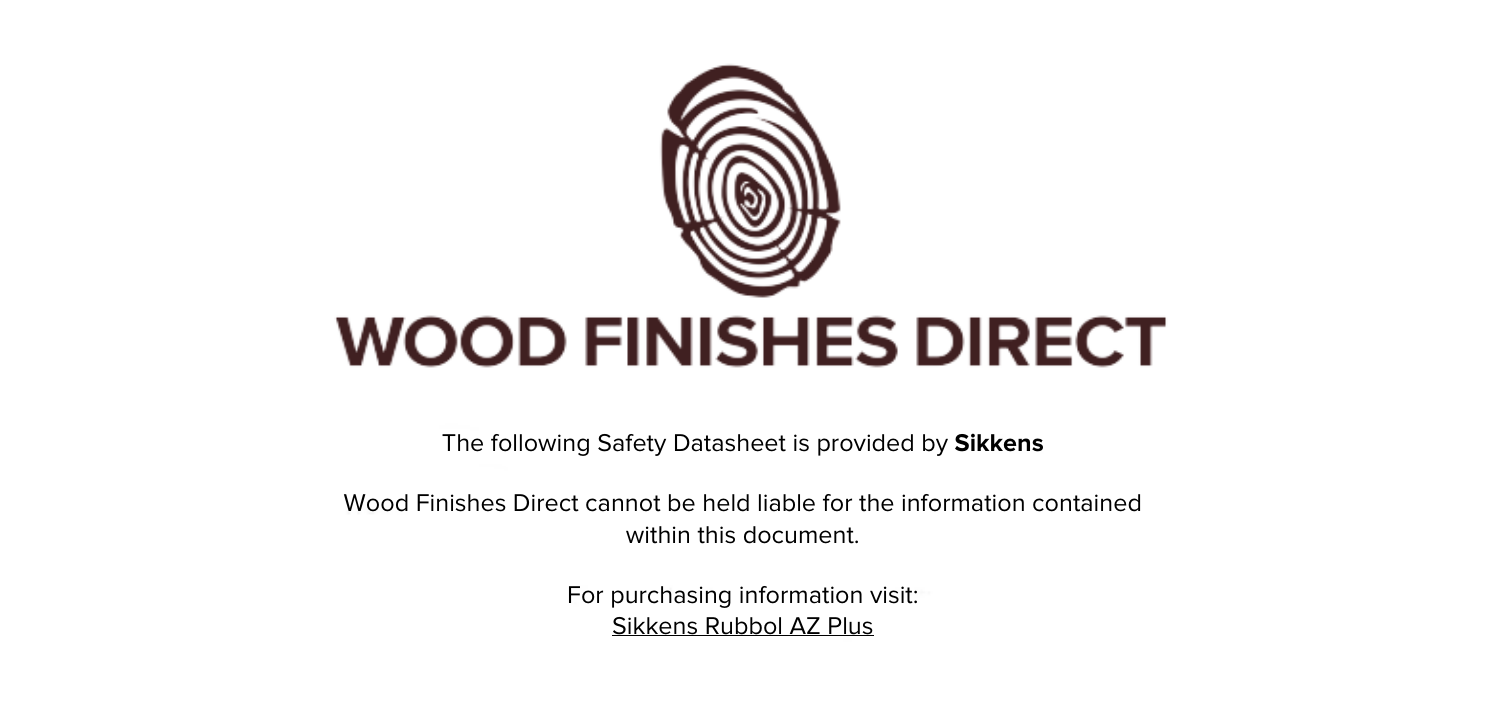

# **SAFETY DATA SHEET**

RUBBOL AZ

| undertaking                                           | SECTION 1: Identification of the substance/mixture and of the company/                                                                                |
|-------------------------------------------------------|-------------------------------------------------------------------------------------------------------------------------------------------------------|
| 1.1. Product identifier                               |                                                                                                                                                       |
| <b>Product name</b>                                   | RUBBOL AZ                                                                                                                                             |
|                                                       | 1.2. Relevant identified uses of the substance or mixture and uses advised against                                                                    |
| <b>Product use</b>                                    | $\sqrt{}$ High solid coating for exterior use.<br>÷.                                                                                                  |
| 1.3. Details of the supplier of the safety data sheet |                                                                                                                                                       |
|                                                       | Akzo Nobel Decorative Coatings,<br>Wexham Road,<br>Slough, Berkshire,<br>United Kingdom, SL2 5DS,<br>Tel.: +44 (0) 333 222 70 70<br>www.sikkens.co.uk |
| e-mail address of person<br>responsible for this SDS  | : sikkens.advice@akzonobel.com                                                                                                                        |
| 1.4 Emergency telephone number                        |                                                                                                                                                       |
| <b>Telephone number</b>                               | : Emergency number is - 01753 550000 (24 hours)<br>International Sikkens 24 hours emergency number:<br>Tel.: +31 71 3086944                           |
| <b>Version</b>                                        | : 17                                                                                                                                                  |
| Date of previous issue                                | $\cdot$ 11-6-2021                                                                                                                                     |
| <b>SECTION 2: Hazards identification</b>              |                                                                                                                                                       |
| 2.1 Classification of the substance or mixture        |                                                                                                                                                       |
| <b>Product definition</b>                             | : Mixture                                                                                                                                             |
| Mam. Liq. 3, H226                                     | <b>Classification according to Regulation (EC) No. 1272/2008 [CLP/GHS]</b>                                                                            |
|                                                       | The product is classified as hazardous according to Regulation (EC) 1272/2008 as amended.                                                             |
| <b>Ingredients of unknown</b><br>toxicity             | $: 0\%$                                                                                                                                               |
| <b>Ingredients of unknown</b><br>ecotoxicity          | $: 0\%$                                                                                                                                               |
|                                                       | Ree Restion 16 for the full tout of the United ments declared shous                                                                                   |

See Section 16 for the full text of the H statements declared above.

See Section 11 for more detailed information on health effects and symptoms.

### **2.2 Label elements**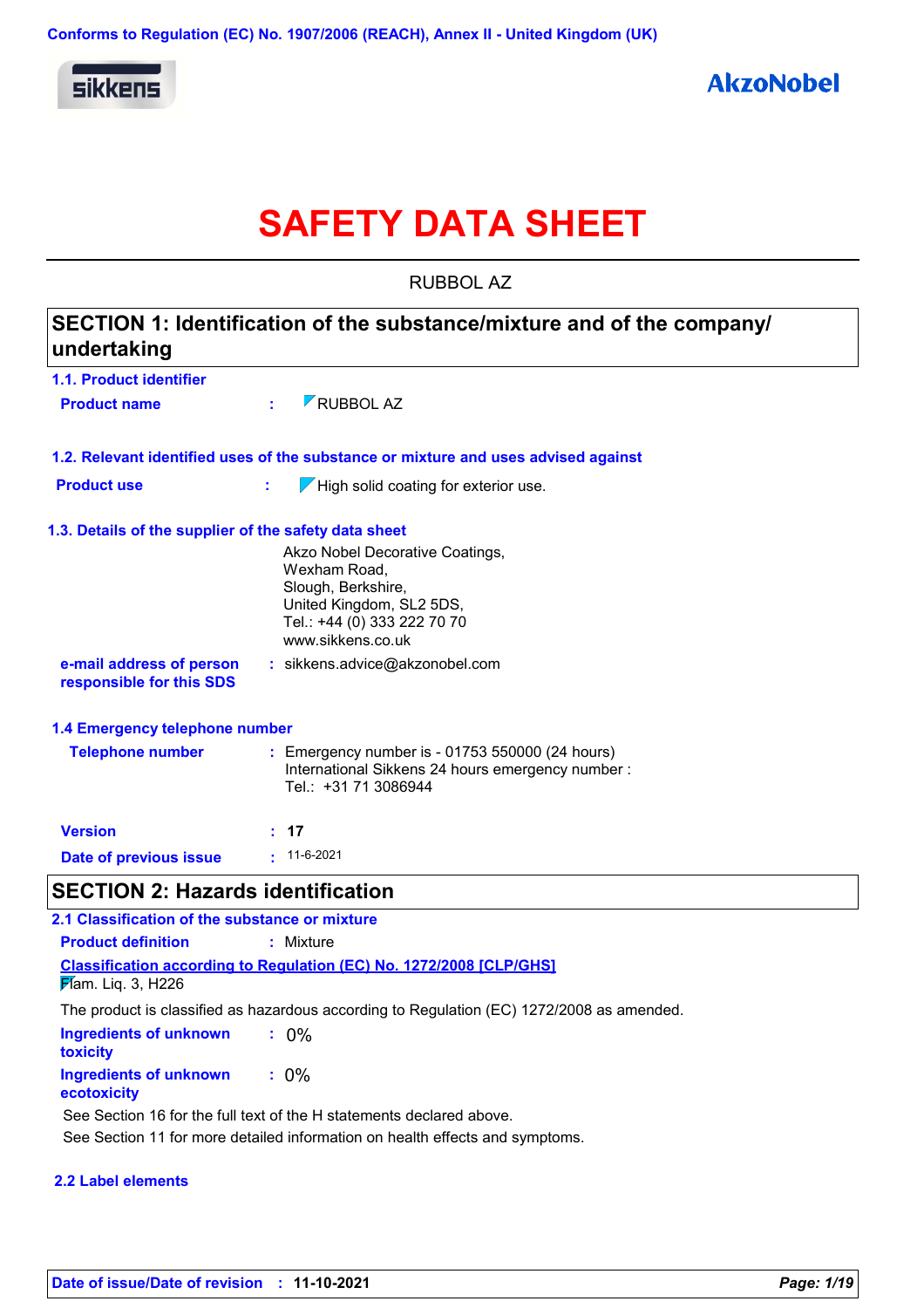*RUBBOL AZ*

## **SECTION 2: Hazards identification**

| <b>Hazard pictograms</b>                                                                                                                                        |                                                                                                                                                                                                                    |
|-----------------------------------------------------------------------------------------------------------------------------------------------------------------|--------------------------------------------------------------------------------------------------------------------------------------------------------------------------------------------------------------------|
| <b>Signal word</b>                                                                                                                                              | : Warning                                                                                                                                                                                                          |
| <b>Hazard statements</b>                                                                                                                                        | H226 - Flammable liquid and vapour.                                                                                                                                                                                |
| <b>Precautionary statements</b>                                                                                                                                 |                                                                                                                                                                                                                    |
| <b>General</b>                                                                                                                                                  | : P102 - Keep out of reach of children.<br>P101 - If medical advice is needed, have product container or label at hand.                                                                                            |
| <b>Prevention</b>                                                                                                                                               | $P210$ - Keep away from heat, hot surfaces, sparks, open flames and other ignition<br>sources. No smoking.                                                                                                         |
| <b>Response</b>                                                                                                                                                 | Mot applicable.                                                                                                                                                                                                    |
| <b>Storage</b>                                                                                                                                                  | $P403$ + P235 - Store in a well-ventilated place. Keep cool.                                                                                                                                                       |
| <b>Disposal</b>                                                                                                                                                 | $P_{001}$ - Dispose of contents and container in accordance with all local, regional,<br>national or international regulations.                                                                                    |
| <b>Supplemental label</b><br>elements                                                                                                                           | : Contains IPBC. May produce an allergic reaction. Repeated exposure may cause<br>skin dryness or cracking.<br>Warning! Hazardous respirable droplets may be formed when sprayed. Do not<br>breathe spray or mist. |
| <b>Annex XVII - Restrictions</b><br>on the manufacture,<br>placing on the market and<br>use of certain dangerous<br>substances, mixtures and<br><b>articles</b> | : Not applicable.                                                                                                                                                                                                  |
| <b>Special packaging requirements</b>                                                                                                                           |                                                                                                                                                                                                                    |
| <b>Containers to be fitted</b><br>with child-resistant<br>fastenings                                                                                            | : Not applicable.                                                                                                                                                                                                  |
| <b>Tactile warning of danger</b>                                                                                                                                | : Not applicable.                                                                                                                                                                                                  |
| <b>2.3 Other hazards</b>                                                                                                                                        |                                                                                                                                                                                                                    |
| <b>Product meets the criteria</b><br>for PBT or vPvB according<br>to Regulation (EC) No.<br>1907/2006, Annex XIII                                               | : This mixture does not contain any substances that are assessed to be a PBT or a<br>vPvB.                                                                                                                         |
| <b>Other hazards which do</b><br>not result in classification                                                                                                   | : None known.                                                                                                                                                                                                      |

## **SECTION 3: Composition/information on ingredients**

| <b>Product/ingredient name</b>                                                                                                                                                               | <b>Identifiers</b>                                               | $\frac{9}{6}$ | <b>Regulation (EC) No.</b><br>1272/2008 [CLP]                        | <b>Type</b> |
|----------------------------------------------------------------------------------------------------------------------------------------------------------------------------------------------|------------------------------------------------------------------|---------------|----------------------------------------------------------------------|-------------|
| $Hydrocarbons, C9-C11, n-alkanes,   REACH #:$<br>isoalkanes, cyclics, <2% aromatics 01-2119463258-33                                                                                         |                                                                  | $≥10 - 20$    | Flam. Liq. 3, H226<br>STOT SE 3, H336<br>Asp. Tox. 1, H304<br>EUH066 | [1]         |
| Hydrocarbons, C10-C13, n-<br>alkanes, isoalkanes, cyclics, $< 2\%$   01-2119457273-39<br>aromaticsHydrocarbons, C10-C13,  EC: 918-481-9<br>n-alkanes, isoalkanes, cyclics, <<br>2% aromatics | REACH #:                                                         | ≤3            | Asp. Tox. 1, H304<br>EUH066                                          | $\vert$ [1] |
| 2-ethylhexanoic acid, zirconium<br>salt                                                                                                                                                      | REACH #:<br>01-2119979088-21<br>EC: 245-018-1<br>CAS: 22464-99-9 | $<$ 3         | Repr. 2, H361                                                        | [1] [2]     |
|                                                                                                                                                                                              |                                                                  |               |                                                                      | [1]         |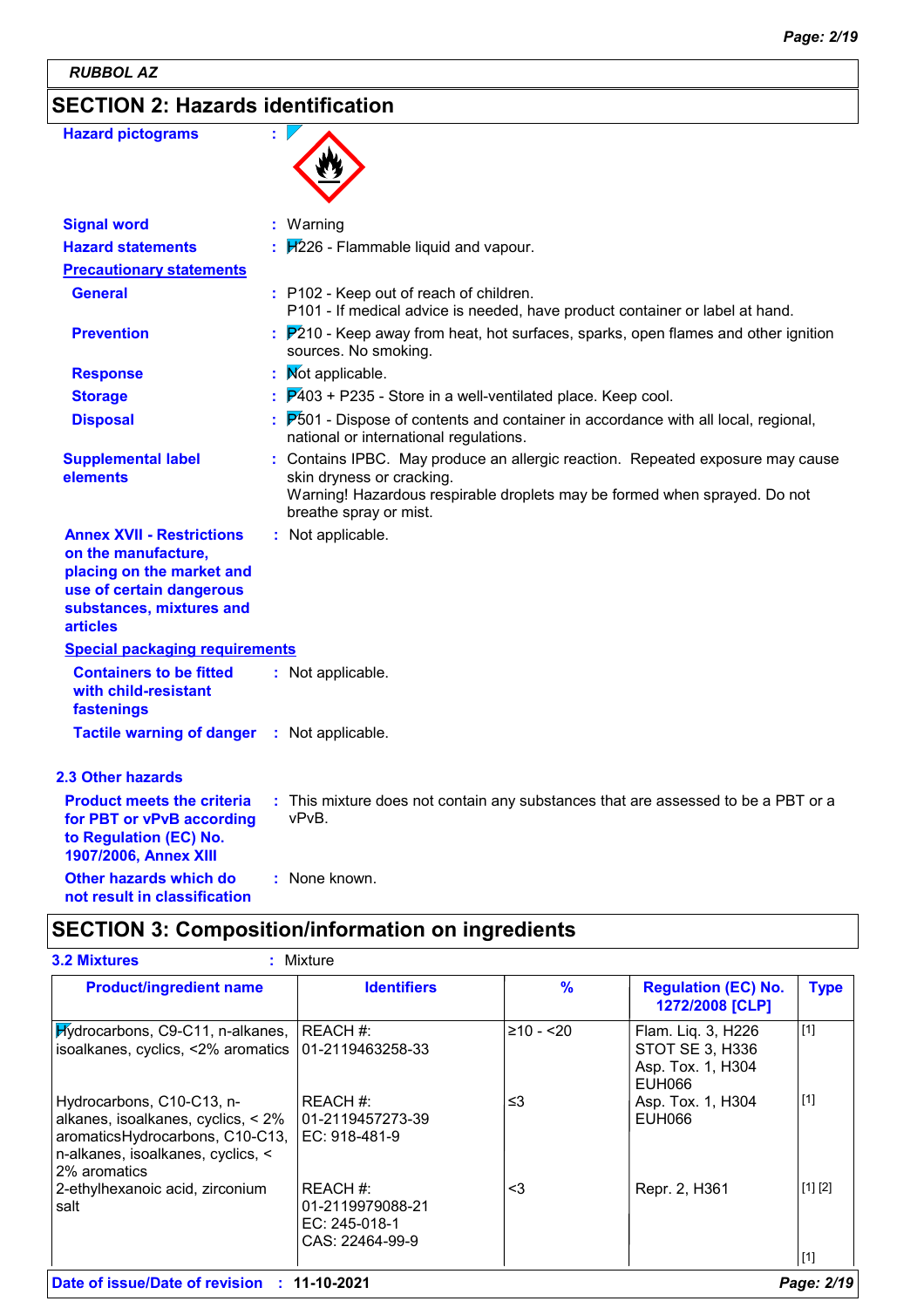## **SECTION 3: Composition/information on ingredients**

| 119119190000                                                            |                                                                                       |          |                                                                                                                                                                                                |         |
|-------------------------------------------------------------------------|---------------------------------------------------------------------------------------|----------|------------------------------------------------------------------------------------------------------------------------------------------------------------------------------------------------|---------|
| Hydrocarbons, C11-C14, n-alkanes,<br>isoalkanes, cyclics, <2% aromatics | REACH #:<br>01-2119456620-43                                                          | $\leq 1$ | Asp. Tox. 1, H304<br>EUH066                                                                                                                                                                    |         |
| xylene                                                                  | EC: 926-141-6<br>REACH #:<br>01-2119488216-32<br>EC: 215-535-7<br>CAS: 1330-20-7      | $≤0,1$   | Flam. Liq. 3, H226<br>Acute Tox. 4, H312<br>Acute Tox. 4, H332<br>Skin Irrit. 2, H315<br>Eye Irrit. 2, H319<br>STOT SE 3, H335<br>Asp. Tox. 1, H304                                            | [1] [2] |
| 1-methoxy-2-propanol                                                    | REACH #:<br>01-2119457435-35<br>EC: 203-539-1<br>CAS: 107-98-2<br>Index: 603-064-00-3 | $≤0,3$   | Flam. Liq. 3, H226<br>STOT SE 3, H336                                                                                                                                                          | [1] [2] |
| <b>IPBC</b>                                                             | EC: 259-627-5<br>CAS: 55406-53-6<br>Index: 616-212-00-7                               | < 0,25   | Acute Tox. 4, H302<br>Acute Tox. 3, H331<br>Eye Dam. 1, H318<br><b>Skin Sens. 1, H317</b><br><b>STOT RE 1, H372</b><br>Aquatic Acute 1, H400<br>$(M=10)$<br>Aquatic Chronic 1,<br>$H410 (M=1)$ | $[1]$   |
| (2-methoxymethylethoxy)propanol                                         | REACH #:<br>01-2119450011-60<br>EC: 252-104-2<br>CAS: 34590-94-8                      | $≤0,3$   | Not classified.                                                                                                                                                                                | $[2]$   |
| 2-ethylhexanoic acid, manganese<br>salt                                 | EC: 240-085-3<br>CAS: 15956-58-8                                                      | $≤0,1$   | Eye Irrit. 2, H319<br>Repr. 2, H361<br>STOT RE 2, H373<br>Aquatic Chronic 2,<br>H411                                                                                                           | [1] [2] |
| 2-butoxyethanol                                                         | EC: 203-905-0<br>CAS: 111-76-2<br>Index: 603-014-00-0                                 | < 0, 1   | Acute Tox. 4, H302<br>Acute Tox. 3, H331<br>Skin Irrit. 2, H315<br>Eye Irrit. 2, H319                                                                                                          | [1] [2] |
| 1,2-dichlorobenzene                                                     | EC: 202-425-9<br>CAS: 95-50-1<br>Index: 602-034-00-7                                  | < 0, 1   | Acute Tox. 4, H302<br>Skin Irrit. 2, H315<br>Eye Irrit. 2, H319<br>STOT SE 3, H335<br>Aquatic Acute 1, H400<br>$(M=1)$<br>Aquatic Chronic 1,<br>$H410 (M=1)$                                   | [1] [2] |
| methanol                                                                | EC: 200-659-6<br>CAS: 67-56-1<br>Index: 603-001-00-X                                  | < 0, 1   | Flam. Liq. 2, H225<br>Acute Tox. 3, H301<br>Acute Tox. 3, H311<br>Acute Tox. 3, H331<br>STOT SE 1, H370                                                                                        | [1] [2] |
|                                                                         |                                                                                       |          | See Section 16 for<br>the full text of the H<br>statements declared<br>above.                                                                                                                  |         |

There are no additional ingredients present which, within the current knowledge of the supplier and in the concentrations applicable, are classified as hazardous to health or the environment, are PBTs, vPvBs or Substances of equivalent concern, or have been assigned a workplace exposure limit and hence require reporting in this section.

Type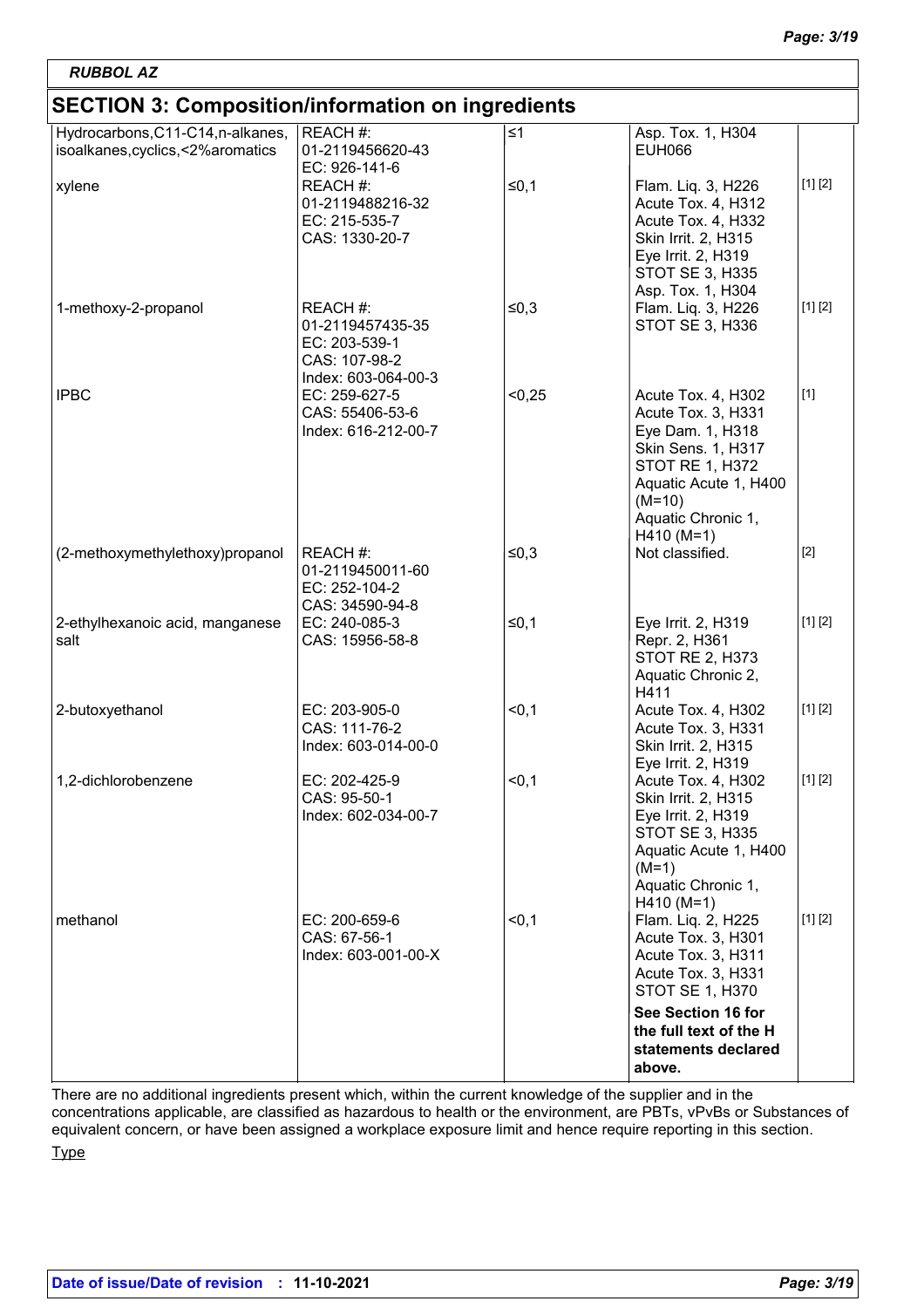## **SECTION 3: Composition/information on ingredients**

[1] Substance classified with a health or environmental hazard

[2] Substance with a workplace exposure limit

[3] Substance meets the criteria for PBT according to Regulation (EC) No. 1907/2006, Annex XIII

[4] Substance meets the criteria for vPvB according to Regulation (EC) No. 1907/2006, Annex XIII

[5] Substance of equivalent concern

[6] Additional disclosure due to company policy

Occupational exposure limits, if available, are listed in Section 8.

## **SECTION 4: First aid measures**

### **4.1 Description of first aid measures**

| <b>General</b>                    | : In all cases of doubt, or when symptoms persist, seek medical attention. Never give<br>anything by mouth to an unconscious person. If unconscious, place in recovery<br>position and seek medical advice. |
|-----------------------------------|-------------------------------------------------------------------------------------------------------------------------------------------------------------------------------------------------------------|
| <b>Eye contact</b>                | : Remove contact lenses, irrigate copiously with clean, fresh water, holding the<br>eyelids apart for at least 10 minutes and seek immediate medical advice.                                                |
| <b>Inhalation</b>                 | : Remove to fresh air. Keep person warm and at rest. If not breathing, if breathing is<br>irregular or if respiratory arrest occurs, provide artificial respiration or oxygen by<br>trained personnel.      |
| <b>Skin contact</b>               | : Remove contaminated clothing and shoes. Wash skin thoroughly with soap and<br>water or use recognised skin cleanser. Do NOT use solvents or thinners.                                                     |
| <b>Ingestion</b>                  | : If swallowed, seek medical advice immediately and show the container or label.<br>Keep person warm and at rest. Do NOT induce vomiting.                                                                   |
| <b>Protection of first-aiders</b> | : No action shall be taken involving any personal risk or without suitable training. It<br>may be dangerous to the person providing aid to give mouth-to-mouth resuscitation.                               |

### **4.2 Most important symptoms and effects, both acute and delayed**

There are no data available on the mixture itself. The mixture has been assessed following the conventional method of the CLP Regulation (EC) No 1272/2008 and is classified for toxicological properties accordingly. See Sections 2 and 3 for details.

Exposure to component solvent vapour concentrations in excess of the stated occupational exposure limit may result in adverse health effects such as mucous membrane and respiratory system irritation and adverse effects on the kidneys, liver and central nervous system. Symptoms and signs include headache, dizziness, fatigue, muscular weakness, drowsiness and, in extreme cases, loss of consciousness.

Solvents may cause some of the above effects by absorption through the skin. Repeated or prolonged contact with the mixture may cause removal of natural fat from the skin, resulting in non-allergic contact dermatitis and absorption through the skin.

If splashed in the eyes, the liquid may cause irritation and reversible damage.

Ingestion may cause nausea, diarrhea and vomiting.

This takes into account, where known, delayed and immediate effects and also chronic effects of components from short-term and long-term exposure by oral, inhalation and dermal routes of exposure and eye contact.

Contains IPBC. May produce an allergic reaction.

### **4.3 Indication of any immediate medical attention and special treatment needed**

| <b>Notes to physician</b> | : Treat symptomatically. Contact poison treatment specialist immediately if large<br>quantities have been ingested or inhaled. |
|---------------------------|--------------------------------------------------------------------------------------------------------------------------------|
|                           |                                                                                                                                |

**Specific treatments :** No specific treatment.

See toxicological information (Section 11)

## **SECTION 5: Firefighting measures**

| 5.1 Extinguishing media                |                                                                    |
|----------------------------------------|--------------------------------------------------------------------|
| <b>Suitable extinguishing</b><br>media | : Recommended: alcohol-resistant foam, $CO2$ powders, water spray. |
| Unsuitable extinguishing<br>media      | : Do not use water jet.                                            |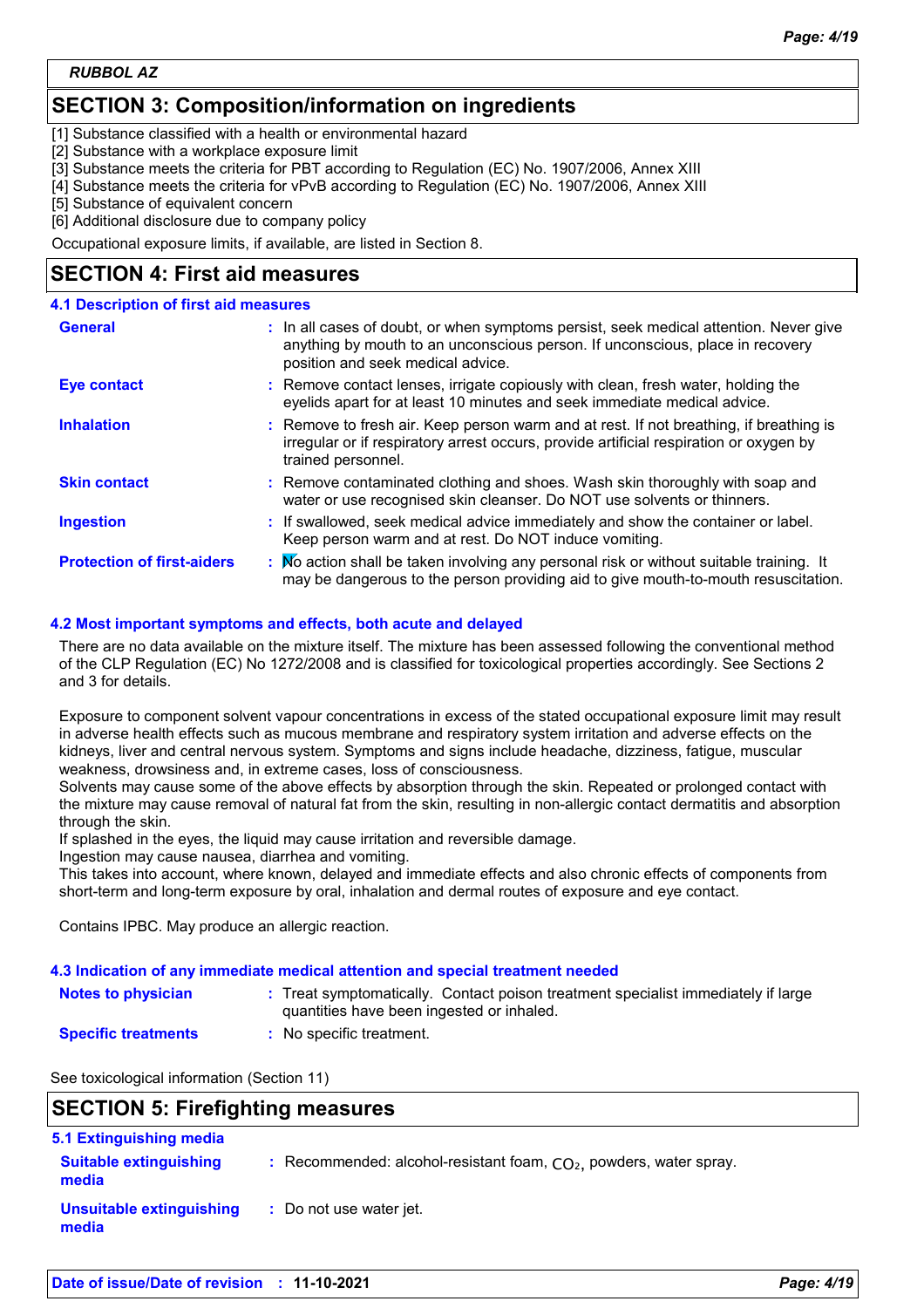## **SECTION 5: Firefighting measures**

|                                                          | 5.2 Special hazards arising from the substance or mixture                                                                    |
|----------------------------------------------------------|------------------------------------------------------------------------------------------------------------------------------|
| <b>Hazards from the</b><br>substance or mixture          | : Fire will produce dense black smoke. Exposure to decomposition products may<br>cause a health hazard.                      |
| <b>Hazardous combustion</b><br>products                  | : Decomposition products may include the following materials: carbon monoxide,<br>carbon dioxide, smoke, oxides of nitrogen. |
| 5.3 Advice for firefighters                              |                                                                                                                              |
| <b>Special protective actions</b><br>for fire-fighters   | : Cool closed containers exposed to fire with water. Do not release runoff from fire to<br>drains or watercourses.           |
| <b>Special protective</b><br>equipment for fire-fighters | : Appropriate breathing apparatus may be required.                                                                           |
|                                                          |                                                                                                                              |

## **SECTION 6: Accidental release measures**

| 6.1 Personal precautions, protective equipment and emergency procedures |  |                                                                                                                                                                                                                                                                                    |  |
|-------------------------------------------------------------------------|--|------------------------------------------------------------------------------------------------------------------------------------------------------------------------------------------------------------------------------------------------------------------------------------|--|
| For non-emergency<br>personnel                                          |  | : Exclude sources of ignition and ventilate the area. Avoid breathing vapour or mist.<br>Refer to protective measures listed in sections 7 and 8.                                                                                                                                  |  |
| For emergency responders                                                |  | : If specialised clothing is required to deal with the spillage, take note of any<br>information in Section 8 on suitable and unsuitable materials. See also the<br>information in "For non-emergency personnel".                                                                  |  |
| <b>6.2 Environmental</b><br>precautions                                 |  | : Do not allow to enter drains or watercourses. If the product contaminates lakes,<br>rivers, or sewers, inform the appropriate authorities in accordance with local<br>regulations.                                                                                               |  |
| 6.3 Methods and material<br>for containment and<br>cleaning up          |  | : Contain and collect spillage with non-combustible, absorbent material e.g. sand,<br>earth, vermiculite or diatomaceous earth and place in container for disposal<br>according to local regulations (see Section 13). Preferably clean with a detergent.<br>Avoid using solvents. |  |
| 6.4 Reference to other<br><b>sections</b>                               |  | : See Section 1 for emergency contact information.<br>See Section 8 for information on appropriate personal protective equipment.<br>See Section 13 for additional waste treatment information.                                                                                    |  |

## **SECTION 7: Handling and storage**

The information in this section contains generic advice and guidance. The list of Identified Uses in Section 1 should be consulted for any available use-specific information provided in the Exposure Scenario(s).

| <b>7.1 Precautions for safe</b><br>handling | : Prevent the creation of flammable or explosive concentrations of vapours in air and<br>avoid vapour concentrations higher than the occupational exposure limits.<br>In addition, the product should only be used in areas from which all naked lights and<br>other sources of ignition have been excluded. Electrical equipment should be<br>protected to the appropriate standard. |
|---------------------------------------------|---------------------------------------------------------------------------------------------------------------------------------------------------------------------------------------------------------------------------------------------------------------------------------------------------------------------------------------------------------------------------------------|
|                                             | Mixture may charge electrostatically: always use earthing leads when transferring<br>from one container to another.                                                                                                                                                                                                                                                                   |
|                                             | Operators should wear antistatic footwear and clothing and floors should be of the<br>conducting type.                                                                                                                                                                                                                                                                                |
|                                             | Keep away from heat, sparks and flame. No sparking tools should be used.<br>Avoid contact with skin and eyes. Avoid the inhalation of dust, particulates, spray or<br>mist arising from the application of this mixture. Avoid inhalation of dust from<br>sanding.                                                                                                                    |
|                                             | Eating, drinking and smoking should be prohibited in areas where this material is<br>handled, stored and processed.                                                                                                                                                                                                                                                                   |
|                                             | Put on appropriate personal protective equipment (see Section 8).                                                                                                                                                                                                                                                                                                                     |
|                                             | Never use pressure to empty. Container is not a pressure vessel.<br>Always keep in containers made from the same material as the original one.<br>Comply with the health and safety at work laws.<br>Do not allow to enter drains or watercourses.<br>Information on fire and explosion protection                                                                                    |
|                                             | Vapours are heavier than air and may spread along floors. Vapours may form                                                                                                                                                                                                                                                                                                            |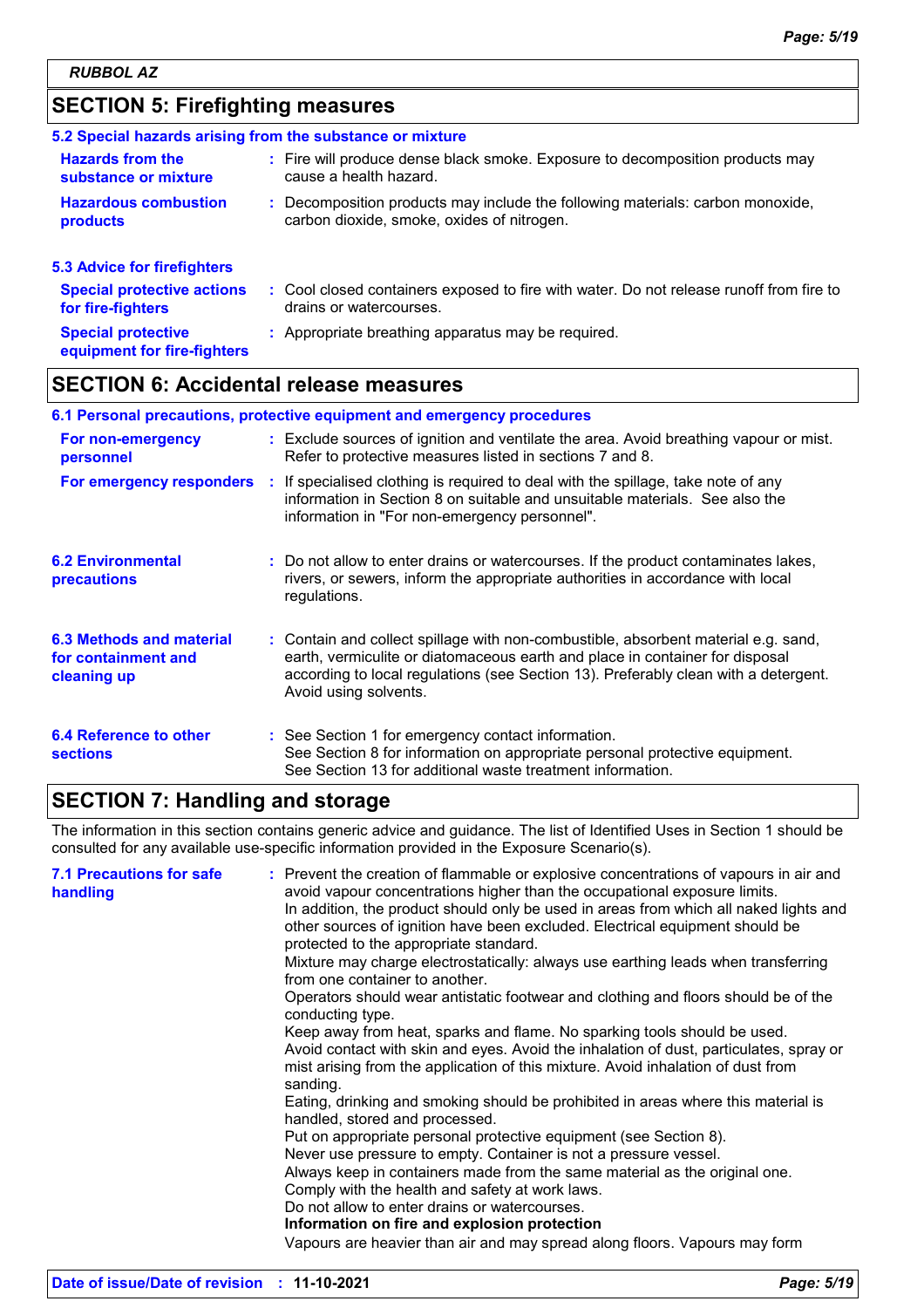## **SECTION 7: Handling and storage**

explosive mixtures with air.

### **7.2 Conditions for safe storage, including any incompatibilities**

Store in accordance with local regulations.

### **Notes on joint storage**

Keep away from: oxidising agents, strong alkalis, strong acids.

### **Additional information on storage conditions**

Observe label precautions. Store in a dry, cool and well-ventilated area. Keep away from heat and direct sunlight. Keep away from sources of ignition. No smoking. Prevent unauthorised access. Containers that have been opened must be carefully resealed and kept upright to prevent leakage.

### **Seveso Directive - Reporting thresholds**

### **Danger criteria**

| Category | Notification and MAPP Safety report threshold<br><b>Ithreshold</b> |             |
|----------|--------------------------------------------------------------------|-------------|
| P5c      | 5000 tonne                                                         | 50000 tonne |

### **7.3 Specific end use(s)**

**Recommendations :**

: Not available. : Not available.

**Industrial sector specific : solutions**

### **SECTION 8: Exposure controls/personal protection**

The information in this section contains generic advice and guidance. Information is provided based on typical anticipated uses of the product. Additional measures might be required for bulk handling or other uses that could significantly increase worker exposure or environmental releases.

### **8.1 Control parameters**

### **Occupational exposure limits**

| <b>Product/ingredient name</b>       | <b>Exposure limit values</b>                                                                                                                     |
|--------------------------------------|--------------------------------------------------------------------------------------------------------------------------------------------------|
| 2-ethylhexanoic acid, zirconium salt | EH40/2005 WELs (United Kingdom (UK), 12/2011).<br>STEL: 10 mg/m <sup>3</sup> , (as Zr) 15 minutes.<br>TWA: $5 \text{ mg/m}^3$ , (as Zr) 8 hours. |
| xylene                               | EH40/2005 WELs (United Kingdom (UK), 12/2011). Absorbed                                                                                          |
|                                      | through skin.                                                                                                                                    |
|                                      | STEL: 441 mg/m <sup>3</sup> 15 minutes.                                                                                                          |
|                                      | TWA: 50 ppm 8 hours.                                                                                                                             |
|                                      | TWA: 220 mg/m <sup>3</sup> 8 hours.                                                                                                              |
|                                      | STEL: 100 ppm 15 minutes.                                                                                                                        |
| 1-methoxy-2-propanol                 | EH40/2005 WELs (United Kingdom (UK), 12/2011). Absorbed                                                                                          |
|                                      | through skin.                                                                                                                                    |
|                                      | STEL: 560 mg/m <sup>3</sup> 15 minutes.                                                                                                          |
|                                      | STEL: 150 ppm 15 minutes.<br>TWA: 375 mg/m <sup>3</sup> 8 hours.                                                                                 |
|                                      | TWA: 100 ppm 8 hours.                                                                                                                            |
| (2-methoxymethylethoxy)propanol      | EH40/2005 WELs (United Kingdom (UK), 1/2020). Absorbed                                                                                           |
|                                      | through skin.                                                                                                                                    |
|                                      | TWA: 308 mg/m <sup>3</sup> 8 hours.                                                                                                              |
|                                      | TWA: 50 ppm 8 hours.                                                                                                                             |
| 2-ethylhexanoic acid, manganese salt | EH40/2005 WELs (United Kingdom (UK), 12/2011).                                                                                                   |
|                                      | TWA: $0.5 \text{ mg/m}^3$ , (as Mn) 8 hours.                                                                                                     |
| 2-butoxyethanol                      | EH40/2005 WELs (United Kingdom (UK), 1/2020). Absorbed                                                                                           |
|                                      | through skin.                                                                                                                                    |
|                                      | STEL: 50 ppm 15 minutes.                                                                                                                         |
|                                      | TWA: 25 ppm 8 hours.                                                                                                                             |
|                                      | STEL: 246 mg/m <sup>3</sup> 15 minutes.                                                                                                          |
|                                      | TWA: 123 mg/m <sup>3</sup> 8 hours.                                                                                                              |
| 1,2-dichlorobenzene                  | EH40/2005 WELs (United Kingdom (UK), 12/2011). Absorbed                                                                                          |
|                                      | through skin.                                                                                                                                    |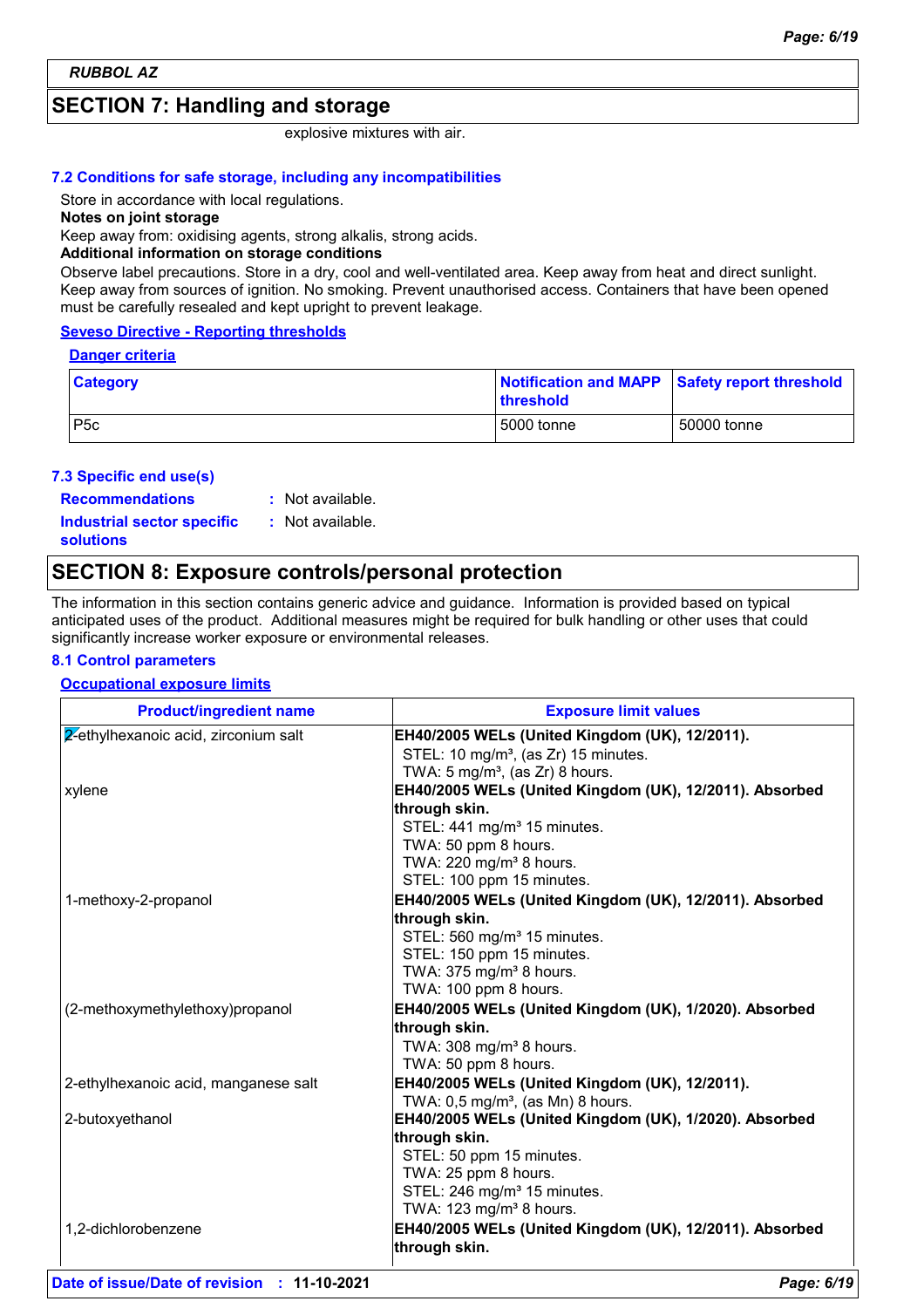## **SECTION 8: Exposure controls/personal protection**

|          | STEL: 306 mg/m <sup>3</sup> 15 minutes.<br>STEL: 50 ppm 15 minutes.<br>TWA: 25 ppm 8 hours.                                            |
|----------|----------------------------------------------------------------------------------------------------------------------------------------|
| methanol | TWA: $153$ mg/m <sup>3</sup> 8 hours.<br>EH40/2005 WELs (United Kingdom (UK), 12/2011). Absorbed<br>through skin.                      |
|          | STEL: 333 mg/m <sup>3</sup> 15 minutes.<br>STEL: 250 ppm 15 minutes.<br>TWA: $266$ mg/m <sup>3</sup> 8 hours.<br>TWA: 200 ppm 8 hours. |

**Recommended monitoring procedures :** If this product contains ingredients with exposure limits, personal, workplace atmosphere or biological monitoring may be required to determine the effectiveness of the ventilation or other control measures and/or the necessity to use respiratory protective equipment. Reference should be made to monitoring standards, such as the following: European Standard EN 689 (Workplace atmospheres - Guidance for the assessment of exposure by inhalation to chemical agents for comparison with limit values and measurement strategy) European Standard EN 14042 (Workplace atmospheres - Guide for the application and use of procedures for the assessment of exposure to chemical and biological agents) European Standard EN 482 (Workplace atmospheres - General requirements for the performance of procedures for the measurement of chemical agents) Reference to national guidance documents for methods for the determination of hazardous substances will also be required.

### **DNELs/DMELs**

| <b>Product/ingredient name</b> | <b>Type</b> | <b>Exposure</b>         | <b>Value</b>                  | <b>Population</b> | <b>Effects</b> |
|--------------------------------|-------------|-------------------------|-------------------------------|-------------------|----------------|
| 2-methoxymethylethoxy)propanol | <b>DNEL</b> | Long term Oral          | $0,33 \text{ mg}$             | General           | Systemic       |
|                                |             |                         | kg bw/day                     | population        |                |
|                                | <b>DNEL</b> | Long term               | 37,2 mg/m <sup>3</sup>        | General           | Systemic       |
|                                |             | Inhalation              |                               | population        |                |
|                                | <b>DNEL</b> | Long term Dermal        | 121 mg/kg                     | General           | Systemic       |
|                                |             |                         | bw/day                        | population        |                |
|                                | <b>DNEL</b> | Long term Dermal        | 283 mg/kg<br>bw/day           | Workers           | Systemic       |
|                                | <b>DNEL</b> | Long term<br>Inhalation | 308 mg/m $3$                  | Workers           | Systemic       |
| 2-butoxyethanol                | <b>DNEL</b> | Long term Oral          | $6,3$ mg/kg                   | General           | Systemic       |
|                                |             |                         | bw/day                        | population        |                |
|                                | <b>DNEL</b> | Short term Oral         | 26,7 mg/                      | General           | Systemic       |
|                                |             |                         | kg bw/day                     | population        |                |
|                                | <b>DNEL</b> | Long term               | 59 mg/ $m3$                   | General           | Systemic       |
|                                |             | Inhalation              |                               | population        |                |
|                                | <b>DNEL</b> | Long term Dermal        | 75 mg/kg                      | General           | Systemic       |
|                                |             |                         | bw/day                        | population        |                |
|                                | <b>DNEL</b> | Short term Dermal       | 89 mg/kg                      | General           | Systemic       |
|                                |             |                         | bw/day                        | population        |                |
|                                | <b>DNEL</b> | Short term Dermal       | 89 mg/kg                      | Workers           | Systemic       |
|                                |             |                         | bw/day                        |                   |                |
|                                | <b>DNEL</b> | Long term               | 98 mg/ $m3$                   | Workers           | Systemic       |
|                                |             | Inhalation              |                               |                   |                |
|                                | <b>DNEL</b> | Long term Dermal        | $125 \text{ mg/kg}$<br>bw/day | Workers           | Systemic       |
|                                | <b>DNEL</b> | Short term              | 147 mg/m $3$                  | General           | Local          |
|                                |             | Inhalation              |                               | population        |                |
|                                | <b>DNEL</b> | Short term              | 246 mg/m <sup>3</sup>         | Workers           | Local          |
|                                |             | Inhalation              |                               |                   |                |
|                                | <b>DNEL</b> | Short term              | 426 mg/ $m3$                  | General           | Systemic       |
|                                |             | Inhalation              |                               | population        |                |
|                                | <b>DNEL</b> | Short term              | 1091 mg/                      | Workers           | Systemic       |
|                                |             | Inhalation              | m <sup>3</sup>                |                   |                |

### **PNECs**

No PNECs available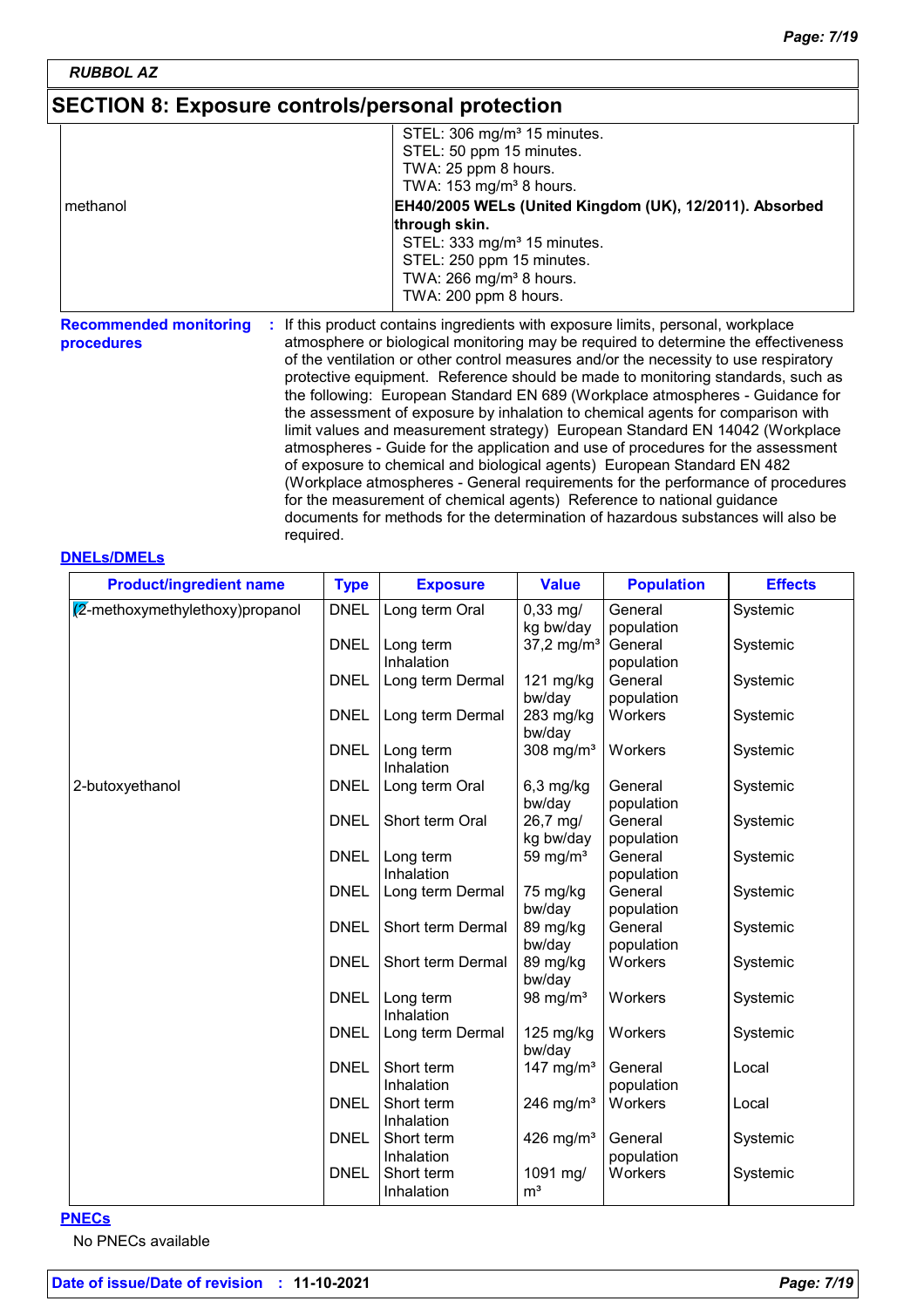## **SECTION 8: Exposure controls/personal protection**

| <b>8.2 Exposure controls</b>               |                                                                                                                                                                                                                                                                                                                                                                                                                                                                                                                                                                                                                                                                                         |
|--------------------------------------------|-----------------------------------------------------------------------------------------------------------------------------------------------------------------------------------------------------------------------------------------------------------------------------------------------------------------------------------------------------------------------------------------------------------------------------------------------------------------------------------------------------------------------------------------------------------------------------------------------------------------------------------------------------------------------------------------|
| <b>Appropriate engineering</b><br>controls | : Provide adequate ventilation. Where reasonably practicable, this should be<br>achieved by the use of local exhaust ventilation and good general extraction. If<br>these are not sufficient to maintain concentrations of particulates and solvent<br>vapours below the OEL, suitable respiratory protection must be worn.                                                                                                                                                                                                                                                                                                                                                             |
| <b>Individual protection measures</b>      |                                                                                                                                                                                                                                                                                                                                                                                                                                                                                                                                                                                                                                                                                         |
| <b>Hygiene measures</b>                    | : Wash hands, forearms and face thoroughly after handling chemical products, before<br>eating, smoking and using the lavatory and at the end of the working period.<br>Appropriate techniques should be used to remove potentially contaminated clothing.<br>Wash contaminated clothing before reusing. Ensure that eyewash stations and<br>safety showers are close to the workstation location.                                                                                                                                                                                                                                                                                       |
| <b>Eye/face protection</b>                 | : Use safety eyewear designed to protect against splash of liquids.                                                                                                                                                                                                                                                                                                                                                                                                                                                                                                                                                                                                                     |
| <b>Skin protection</b>                     |                                                                                                                                                                                                                                                                                                                                                                                                                                                                                                                                                                                                                                                                                         |
| <b>Hand protection</b>                     |                                                                                                                                                                                                                                                                                                                                                                                                                                                                                                                                                                                                                                                                                         |
| <b>Gloves</b>                              | : When prolonged or frequently repeated contact may occur, a glove with a protection<br>class of 6 (breakthrough time >480 minutes according to EN374) is recommended.<br>Recommended gloves: Viton ® or Nitrile, thickness ≥ 0.38 mm.<br>When only brief contact is expected, a glove with protection class of 2 or higher<br>(breakthrough time > 30 minutes according to EN374) is recommended.<br>Recommended gloves: Nitrile, thickness ≥ 0.12 mm.<br>Gloves should be replaced regularly and if there is any sign of damage to the glove<br>material.                                                                                                                             |
|                                            | The performance or effectiveness of the glove may be reduced by physical/chemical<br>damage and poor maintenance.                                                                                                                                                                                                                                                                                                                                                                                                                                                                                                                                                                       |
| <b>Body protection</b>                     | : Personnel should wear antistatic clothing made of natural fibres or of high-<br>temperature-resistant synthetic fibres.                                                                                                                                                                                                                                                                                                                                                                                                                                                                                                                                                               |
| <b>Other skin protection</b>               | : Appropriate footwear and any additional skin protection measures should be<br>selected based on the task being performed and the risks involved and should be<br>approved by a specialist before handling this product.                                                                                                                                                                                                                                                                                                                                                                                                                                                               |
| <b>Respiratory protection</b>              | : If workers are exposed to concentrations above the exposure limit, they must use<br>appropriate, certified respirators.                                                                                                                                                                                                                                                                                                                                                                                                                                                                                                                                                               |
|                                            | <b>OLD LEAD-BASED PAINTS:</b>                                                                                                                                                                                                                                                                                                                                                                                                                                                                                                                                                                                                                                                           |
|                                            | When surfaces are to be prepared for painting, account should be taken of the age<br>of the property and the possibility that lead-pigmented paint might be present. There<br>is a possibility that ingestion or inhalation of scrapings or dust arising from the<br>preparation work could cause health effects. As a working rule you should assume<br>that this will be the case if the age of the property is pre 1960.                                                                                                                                                                                                                                                             |
|                                            | Where possible wet sanding or chemical stripping methods should be used with<br>surfaces of this type to avoid the creation of dust. When dry sanding cannot be<br>avoided, and effective local exhaust ventilation is not available, it is recommended<br>that a dust respirator is worn, that is approved for use with lead dusts, and its type<br>selected on the basis of the COSHH assessment, taking into account the<br>Workplace Exposure Limit for lead in air. Furthermore, steps should be taken to<br>ensure containment of the dusts created, and that all practicable measures are<br>taken to clean up thoroughly all deposits of dusts in and around the affected area. |
|                                            | Respiratory protection in case of dust or spray mist formation. (particle filter EN143<br>type P2) Respiratory protection in case of vapour formation. (half mask with<br>combination filter A2-P2 til concentrations of 0,5 Vol%.)                                                                                                                                                                                                                                                                                                                                                                                                                                                     |
|                                            | The current Control of Lead at Work Regulations approved code of practice should<br>be consulted for advice on protective clothing and personal hygiene precautions.<br>Care should also be taken to exclude visitors, members of the household and<br>especially children from the affected area, during the actual work and the<br>subsequent clean up operations. All scrapings, dust, etc. should be disposed of by<br>the professional painting contractor as Hazardous Waste.                                                                                                                                                                                                     |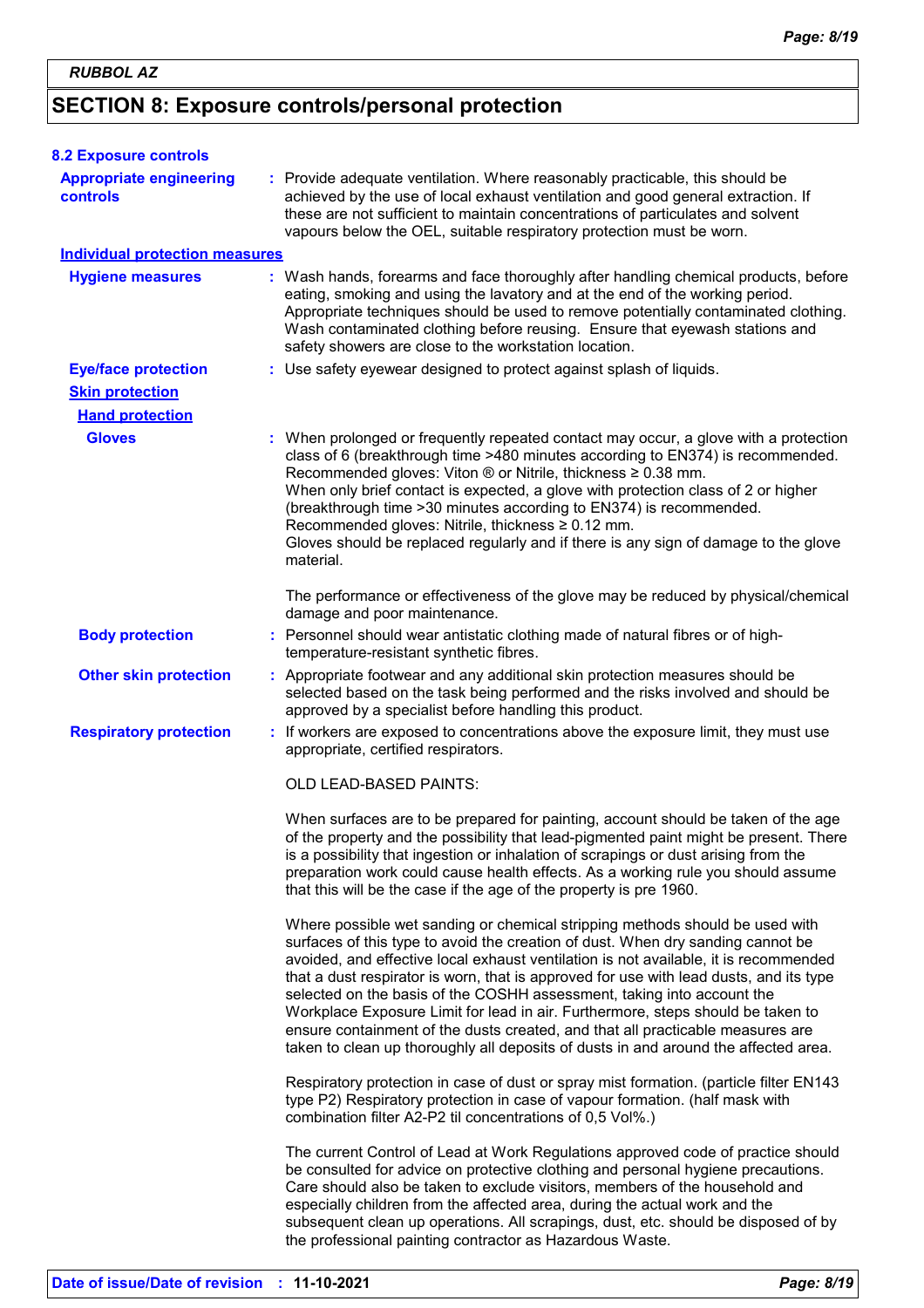### **SECTION 8: Exposure controls/personal protection**

Extra precautions will also need to be taken when burning off old lead-based paints because fumes containing lead will be produced. It is recommended that a respirator, approved for use with particulate fumes of lead is selected on the basis of the COSHH assessment, taking into account the Workplace Exposure Limit for lead in air. Similar precautions to those given above about sanding should be taken with reference to protective clothing, disposal of scrapings and dusts, and exclusion of other personnel and especially children from the building during actual work and the subsequent clean up operations.

Avoid the inhalation of dust. Wear suitable face mask if dry sanding. Special precautions should be taken during surface preparation of pre-1960s paint surfaces over wood and metal as they may contain harmful lead.

OLD LEAD-BASED PAINTS:

When surfaces are to be prepared for painting, account should be taken of the age of the property and the possibility that lead-pigmented paint might be present. There is a possibility that ingestion or inhalation of scrapings or dust arising from the preparation work could cause health effects. As a working rule you should assume that this will be the case if the age of the property is pre 1960.

Where possible wet sanding or chemical stripping methods should be used with surfaces of this type to avoid the creation of dust. When dry sanding cannot be avoided, and effective local exhaust ventilation is not available, it is recommended that a dust respirator is worn, that is approved for use with lead dusts, and its type selected on the basis of the COSHH assessment, taking into account the Workplace Exposure Limit for lead in air. Furthermore, steps should be taken to ensure containment of the dusts created, and that all practicable measures are taken to clean up thoroughly all deposits of dusts in and around the affected area.

Respiratory protection in case of dust or spray mist formation. (particle filter EN143 type P2) Respiratory protection in case of vapour formation. (half mask with combination filter A2-P2 til concentrations of 0,5 Vol%.)

The current Control of Lead at Work Regulations approved code of practice should be consulted for advice on protective clothing and personal hygiene precautions. Care should also be taken to exclude visitors, members of the household and especially children from the affected area, during the actual work and the subsequent clean up operations. All scrapings, dust, etc. should be disposed of by the professional painting contractor as Hazardous Waste.

Extra precautions will also need to be taken when burning off old lead-based paints because fumes containing lead will be produced. It is recommended that a respirator, approved for use with particulate fumes of lead is selected on the basis of the COSHH assessment, taking into account the Workplace Exposure Limit for lead in air. Similar precautions to those given above about sanding should be taken with reference to protective clothing, disposal of scrapings and dusts, and exclusion of other personnel and especially children from the building during actual work and the subsequent clean up operations.

Avoid the inhalation of dust. Wear suitable face mask if dry sanding. Special precautions should be taken during surface preparation of pre-1960s paint surfaces over wood and metal as they may contain harmful lead.

**Environmental exposure :** Do not allow to enter drains or watercourses. **controls**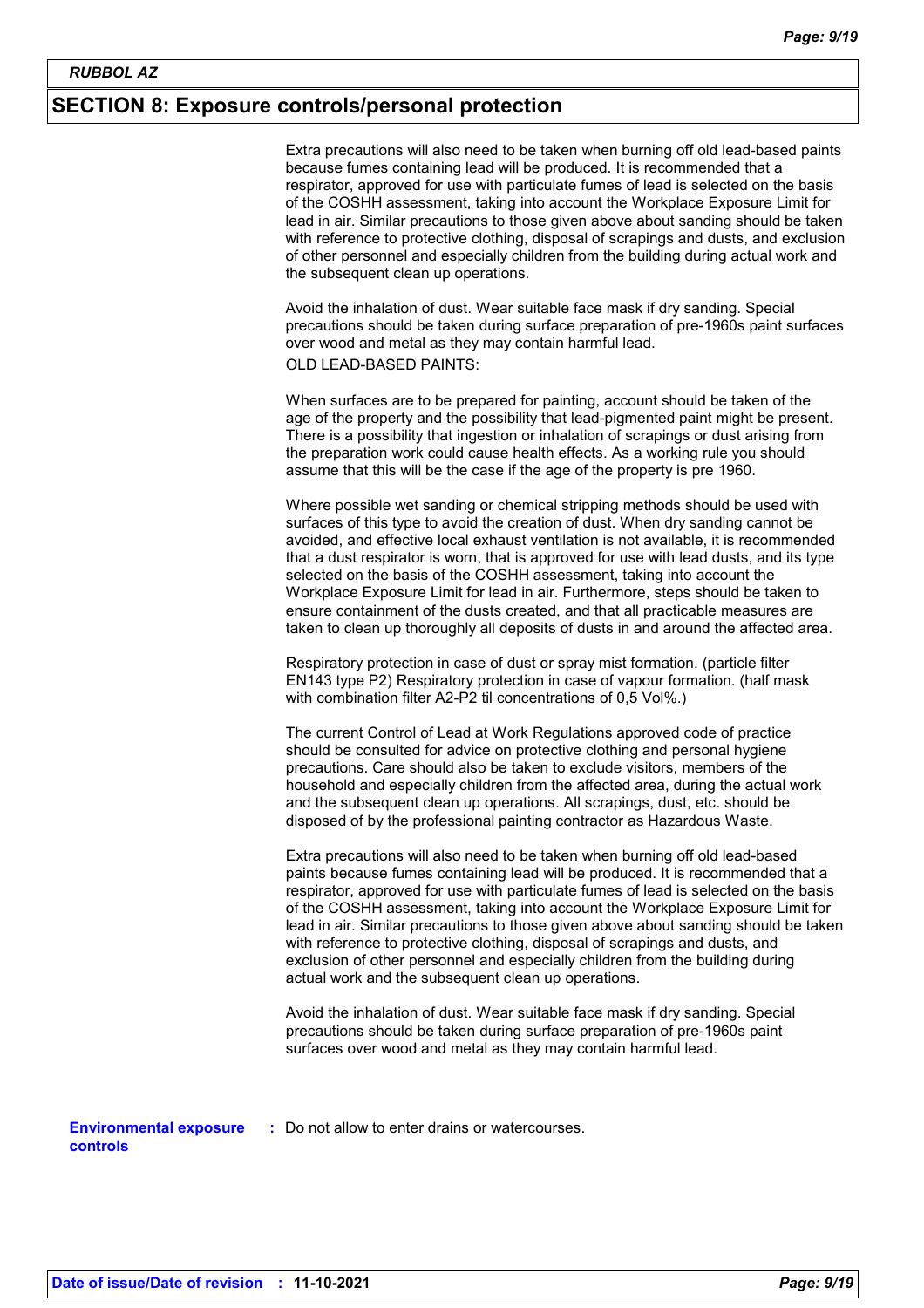## **SECTION 9: Physical and chemical properties**

#### 185°C **Initial boiling point and boiling : Physical state Melting point/freezing point range Vapour pressure Relative density Vapour density Solubility(ies)** Liquid. **:** Not available. **:**  $\frac{1}{12}$ Not available. **:** Not available. **: :** Insoluble in the following materials: cold water. **Odour** : Not available. **pH Colour Evaporation rate Auto-ignition temperature Flash point :** Not available. Closed cup: 39°C **:** Not available. **: :** Not available. **Partition coefficient: n-octanol/ :** Not available. Not applicable. **: Viscosity** (*K*inematic (room temperature): 14,29 cm<sup>2</sup>/s **Odour threshold water Upper/lower flammability or explosive limits Explosive properties :** Various: See label. **:** Not available. : Not available. **Oxidising properties** : Not available. **9.1. Information on basic physical and chemical properties Appearance 9.2. Other information Decomposition temperature :** Not available. **Solubility in water :** Not available.

### **SECTION 10: Stability and reactivity**

| <b>10.1 Reactivity</b>                            | : No specific test data related to reactivity available for this product or its ingredients.                                        |
|---------------------------------------------------|-------------------------------------------------------------------------------------------------------------------------------------|
| <b>10.2 Chemical stability</b>                    | : Stable under recommended storage and handling conditions (see Section 7).                                                         |
| <b>10.3 Possibility of</b><br>hazardous reactions | : Under normal conditions of storage and use, hazardous reactions will not occur.                                                   |
| <b>10.4 Conditions to avoid</b>                   | : When exposed to high temperatures may produce hazardous decomposition<br>products.                                                |
| 10.5 Incompatible materials                       | : Keep away from the following materials to prevent strong exothermic reactions:<br>oxidising agents, strong alkalis, strong acids. |
| <b>10.6 Hazardous</b><br>decomposition products   | Decomposition products may include the following materials: carbon monoxide,<br>carbon dioxide, smoke, oxides of nitrogen.          |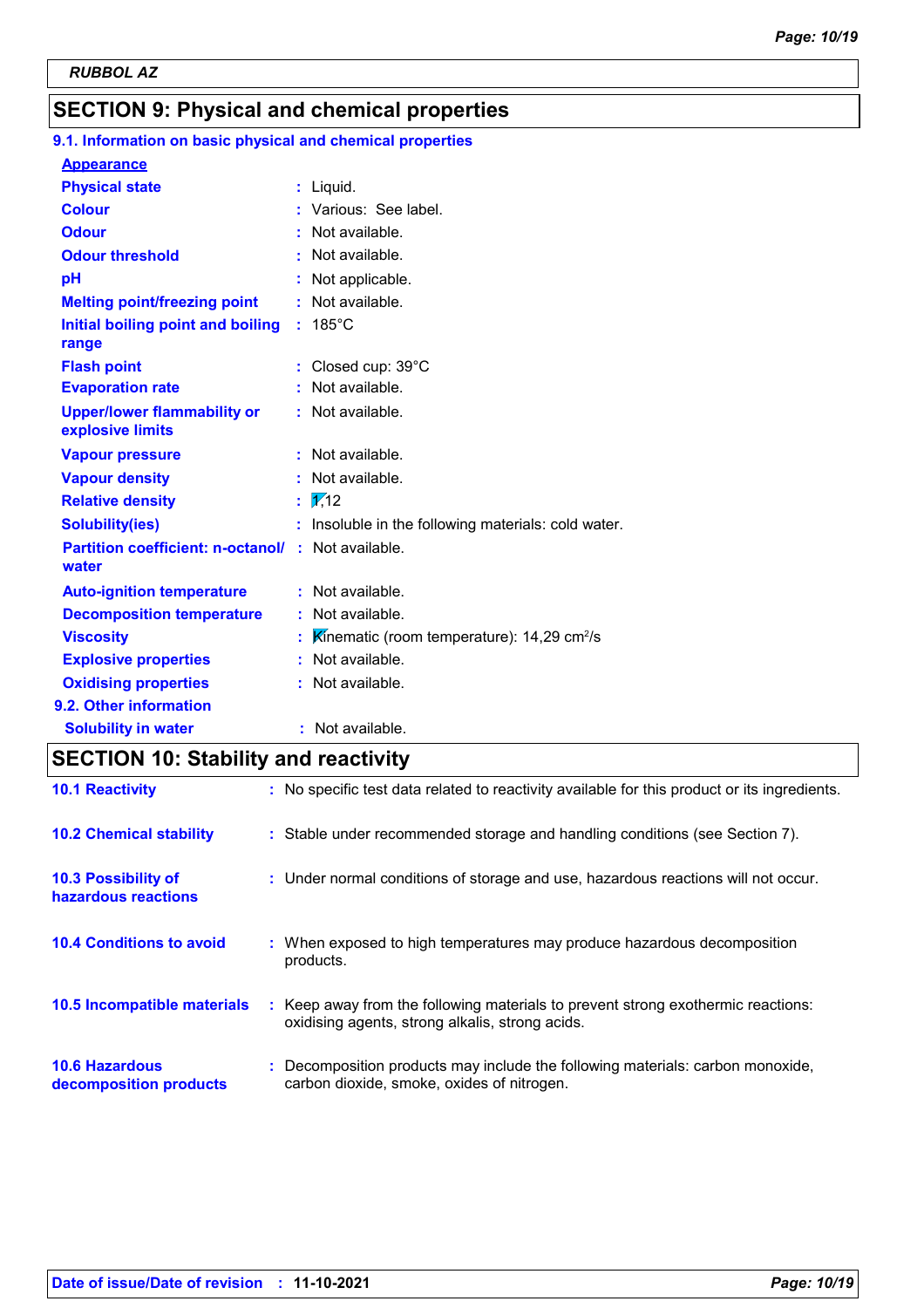## **SECTION 11: Toxicological information**

### **11.1 Information on toxicological effects**

There are no data available on the mixture itself. The mixture has been assessed following the conventional method of the CLP Regulation (EC) No 1272/2008 and is classified for toxicological properties accordingly. See Sections 2 and 3 for details.

Exposure to component solvent vapour concentrations in excess of the stated occupational exposure limit may result in adverse health effects such as mucous membrane and respiratory system irritation and adverse effects on the kidneys, liver and central nervous system. Symptoms and signs include headache, dizziness, fatigue, muscular weakness, drowsiness and, in extreme cases, loss of consciousness.

Solvents may cause some of the above effects by absorption through the skin. Repeated or prolonged contact with the mixture may cause removal of natural fat from the skin, resulting in non-allergic contact dermatitis and absorption through the skin.

If splashed in the eyes, the liquid may cause irritation and reversible damage.

Ingestion may cause nausea, diarrhea and vomiting.

This takes into account, where known, delayed and immediate effects and also chronic effects of components from short-term and long-term exposure by oral, inhalation and dermal routes of exposure and eye contact.

Contains IPBC. May produce an allergic reaction.

### **Acute toxicity**

| <b>Product/ingredient name</b>                                             | <b>Result</b>                 | <b>Species</b>    | <b>Dose</b>            | <b>Exposure</b> |
|----------------------------------------------------------------------------|-------------------------------|-------------------|------------------------|-----------------|
| Hydrocarbons, C10-C13, n-<br>alkanes, isoalkanes, cyclics,<br><2%aromatics | <b>LC50 Inhalation Vapour</b> | Rat               | 8500 mg/m <sup>3</sup> | 4 hours         |
|                                                                            | LD50 Oral                     | Rat               | $>6$ g/kg              |                 |
| <b>IPBC</b>                                                                | LD50 Oral                     | Rat               | 1470 mg/kg             |                 |
| (2-methoxymethylethoxy)                                                    | LD50 Oral                     | Rat               | 5400 uL/kg             |                 |
| propanol                                                                   |                               |                   |                        |                 |
| 2-butoxyethanol                                                            | LC50 Inhalation Gas.          | Mouse             | 700 ppm                | 7 hours         |
|                                                                            | LD50 Dermal                   | Guinea pig        | 230 uL/kg              |                 |
|                                                                            | LD50 Dermal                   | Rabbit            | 220 mg/kg              |                 |
|                                                                            | LD50 Intraperitoneal          | Mouse             | 536 mg/kg              |                 |
|                                                                            | LD50 Intraperitoneal          | Rabbit            | 220 mg/kg              |                 |
|                                                                            | LD50 Intraperitoneal          | Rat               | 220 mg/kg              |                 |
|                                                                            | LD50 Intravenous              | Mouse             | 1130 mg/kg             |                 |
|                                                                            | LD50 Intravenous              | Rabbit            | 252 mg/kg              |                 |
|                                                                            | LD50 Intravenous              | Rat               | 307 mg/kg              |                 |
|                                                                            | LD50 Oral                     | Guinea pig        | 1200 mg/kg             |                 |
|                                                                            | LD50 Oral                     | Mouse             | 1230 mg/kg             |                 |
|                                                                            | LD50 Oral                     | Mouse             | 1167 mg/kg             |                 |
|                                                                            | LD50 Oral                     | Rabbit            | 300 mg/kg              |                 |
|                                                                            | LD50 Oral                     | Rabbit            | 320 mg/kg              |                 |
|                                                                            | LD50 Oral                     | Rat               | 917 mg/kg              |                 |
|                                                                            | LD50 Oral                     | Rat               | 250 mg/kg              |                 |
|                                                                            | LD50 Route of exposure        | Mammal -          | 1500 mg/kg             |                 |
|                                                                            | unreported                    | species           |                        |                 |
|                                                                            |                               | unspecified       |                        |                 |
|                                                                            | LD50 Route of exposure        | Mouse             | 1050 mg/kg             |                 |
|                                                                            | unreported                    |                   |                        |                 |
|                                                                            | LD50 Route of exposure        | Rat               | 917 mg/kg              |                 |
|                                                                            | unreported                    |                   |                        |                 |
|                                                                            | LDLo Oral                     | Human             | 143 mg/kg              |                 |
|                                                                            | LDLo Oral                     | Rat               | 1500 mg/kg             |                 |
|                                                                            | <b>LDLo Subcutaneous</b>      | Mouse             | 500 mg/kg              |                 |
|                                                                            | <b>TDLo Intraperitoneal</b>   | Mammal -          | 100 mg/kg              |                 |
|                                                                            |                               | species           |                        |                 |
|                                                                            |                               | unspecified       |                        |                 |
|                                                                            | <b>TDLo Oral</b>              | Man - Male        | 132 mg/kg              |                 |
|                                                                            | TDLo Oral                     | Rat               | 500 mg/kg              |                 |
|                                                                            | TDLo Oral                     | Woman -<br>Female | 600 mg/kg              |                 |
|                                                                            | <b>TDLo Oral</b>              | Woman -<br>Female | 7813 uL/kg             |                 |
|                                                                            | TDLo Route of exposure        | Rat               | 250 mg/kg              |                 |
|                                                                            |                               |                   |                        |                 |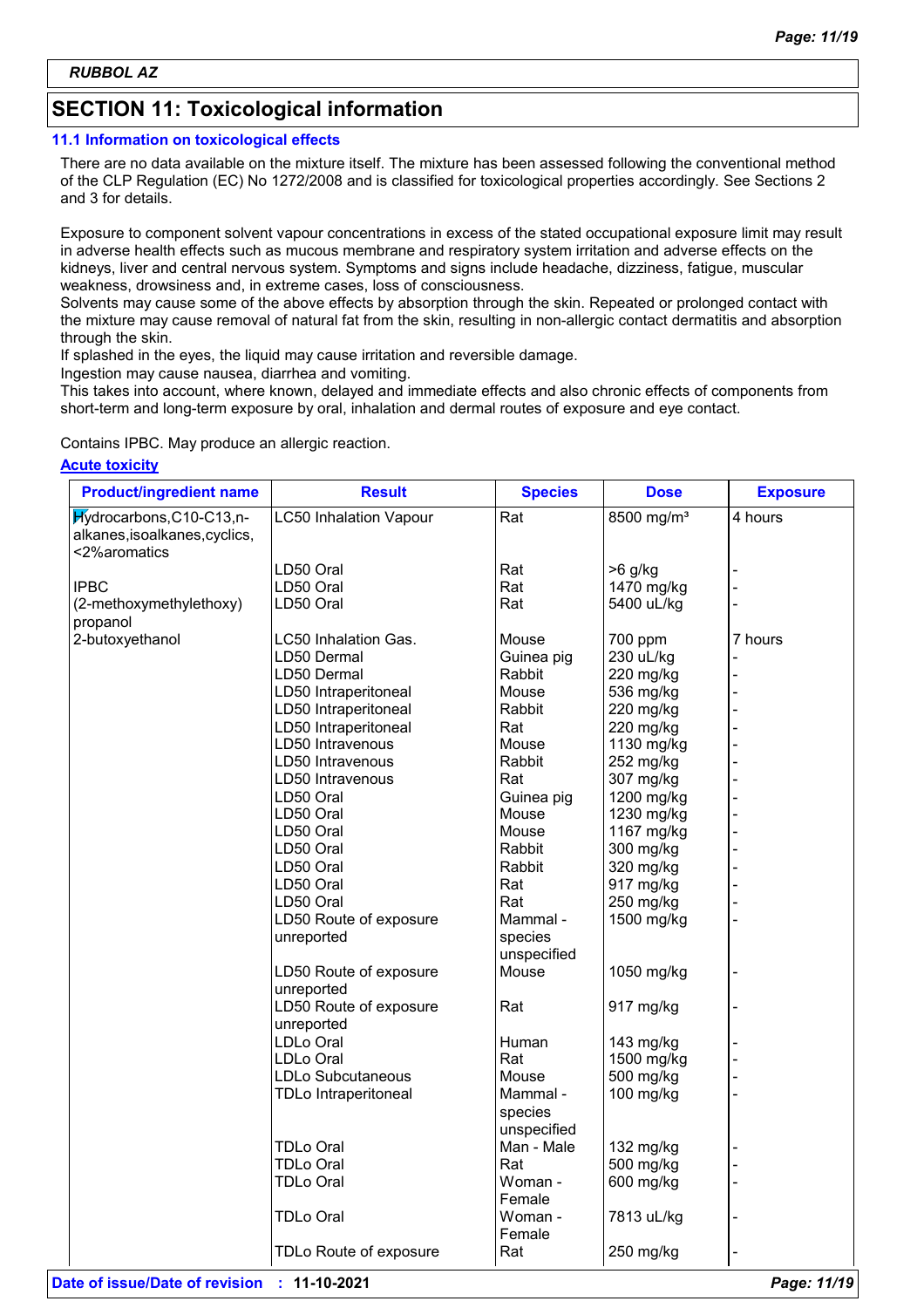## **SECTION 11: Toxicological information**

| LD50 Dermal<br>Rabbit<br>1,2-dichlorobenzene<br>$>10$ g/kg<br>-<br>LD50 Intraperitoneal<br>1228 mg/kg<br>Mouse<br>÷<br>Rat<br>LD50 Intraperitoneal<br>840 mg/kg<br>۰<br>LD50 Oral<br>4386 mg/kg<br>Mouse<br>LD50 Oral<br>Rabbit<br>500 mg/kg<br>LD50 Oral<br>Rat<br>500 mg/kg<br>LD50 Subcutaneous<br>Rat<br>5 g/kg<br>400 mg/kg<br>LDLo Intravenous<br>Mouse<br>-<br>Rabbit<br>250 mg/kg<br>LDLo Intravenous<br>-<br>LDLo Oral<br>2000 mg/kg<br>Guinea pig<br><b>TDLo Intraperitoneal</b><br>735 mg/kg<br>Rat<br>-<br>Rat<br><b>TDLo Intraperitoneal</b><br>1 mg/kg<br>735 mg/kg<br>Rat<br><b>TDLo Intraperitoneal</b><br>15800 mg/kg<br>methanol<br>LD50 Dermal<br>Rabbit<br>LD50 Intraperitoneal<br>3556 mg/kg<br>Guinea pig<br>LD50 Intraperitoneal<br>Hamster<br>8555 mg/kg<br>÷<br>LD50 Intraperitoneal<br>Mouse<br>10765 mg/kg<br>LD50 Intraperitoneal<br>Rabbit<br>1826 mg/kg<br>LD50 Intraperitoneal<br>Rat<br>7529 mg/kg<br>-<br>LD50 Intravenous<br>4710 mg/kg<br>Mouse<br>LD50 Intravenous<br>8907 mg/kg<br>Rabbit<br>LD50 Intravenous<br>Rat<br>2131 mg/kg<br>7500 mg/kg<br>LD50 Oral<br>Dog<br>L,<br>LD50 Oral<br>Monkey<br>7 g/kg<br>LD50 Oral<br>Monkey<br>7000 mg/kg<br>5800 mg/kg<br>LD50 Oral<br>Mouse<br>Pig<br>LD50 Oral<br>>5000 mg/kg<br>÷<br>LD50 Oral<br>Rabbit<br>14200 mg/kg<br>Rat<br>5600 mg/kg<br>LD50 Oral<br>LD50 Subcutaneous<br>9800 mg/kg<br>Mouse<br><b>LDLo Dermal</b><br>393 mg/kg<br>Monkey<br>L,<br>Cat<br>LDLo Intravenous<br>4641 mg/kg<br>÷<br>LDLo Oral<br>Dog<br>7500 mg/kg<br>÷<br>Human<br>LDLo Oral<br>428 mg/kg<br>÷<br>LDLo Oral<br>Human<br>143 mg/kg<br>÷<br>LDLo Oral<br>Man - Male<br>14 mL/kg<br>LDLo Oral<br>6422 mg/kg<br>Man - Male<br>5000 mg/kg<br>LDLo Oral<br>Monkey<br>LDLo Oral<br>420 mg/kg<br>Mouse<br>Rabbit<br>7500 mg/kg<br>LDLo Oral<br>LDLo Oral<br>Woman -<br>10 mL/kg<br>Female<br><b>LDLo Parenteral</b><br>Frog<br>59 g/kg<br>Man - Male<br>LDLo Route of exposure<br>868 mg/kg<br>unreported<br><b>TDLo Intraperitoneal</b><br>3490 mg/kg<br>Rat<br><b>TDLo Intraperitoneal</b><br>Rat<br>3000 mg/kg<br>Man - Male<br>$0,43$ mL/kg<br>TDLo Oral<br><b>TDLo Oral</b><br>Man - Male<br>1,14 mL/kg<br>TDLo Oral<br>Man - Male<br>$1,4$ mL/kg<br><b>TDLo Oral</b><br>Man - Male<br>3429 mg/kg<br>Man - Male<br>3571 uL/kg<br><b>TDLo Oral</b><br>9450 uL/kg<br><b>TDLo Oral</b><br>Man - Male<br>Rat<br>TDLo Oral<br>8 g/kg<br><b>TDLo Oral</b><br>Rat<br>3 g/kg<br>TDLo Oral<br>Rat<br>3 g/kg<br>8 mL/kg<br><b>TDLo Oral</b><br>Rat<br>Rat<br>3500 mg/kg<br><b>TDLo Oral</b><br>Woman -<br>TDLo Oral<br>4 g/kg<br>Female<br><b>TDLo Subcutaneous</b><br>Rat<br>6825 mg/kg |                           | unreported       |  |  |
|----------------------------------------------------------------------------------------------------------------------------------------------------------------------------------------------------------------------------------------------------------------------------------------------------------------------------------------------------------------------------------------------------------------------------------------------------------------------------------------------------------------------------------------------------------------------------------------------------------------------------------------------------------------------------------------------------------------------------------------------------------------------------------------------------------------------------------------------------------------------------------------------------------------------------------------------------------------------------------------------------------------------------------------------------------------------------------------------------------------------------------------------------------------------------------------------------------------------------------------------------------------------------------------------------------------------------------------------------------------------------------------------------------------------------------------------------------------------------------------------------------------------------------------------------------------------------------------------------------------------------------------------------------------------------------------------------------------------------------------------------------------------------------------------------------------------------------------------------------------------------------------------------------------------------------------------------------------------------------------------------------------------------------------------------------------------------------------------------------------------------------------------------------------------------------------------------------------------------------------------------------------------------------------------------------------------------------------------------------------------------------------------------------------------------------------------------------------------------------------------------------------------------------------------------------------------------------------------------------------------------------------------------|---------------------------|------------------|--|--|
|                                                                                                                                                                                                                                                                                                                                                                                                                                                                                                                                                                                                                                                                                                                                                                                                                                                                                                                                                                                                                                                                                                                                                                                                                                                                                                                                                                                                                                                                                                                                                                                                                                                                                                                                                                                                                                                                                                                                                                                                                                                                                                                                                                                                                                                                                                                                                                                                                                                                                                                                                                                                                                                    |                           |                  |  |  |
|                                                                                                                                                                                                                                                                                                                                                                                                                                                                                                                                                                                                                                                                                                                                                                                                                                                                                                                                                                                                                                                                                                                                                                                                                                                                                                                                                                                                                                                                                                                                                                                                                                                                                                                                                                                                                                                                                                                                                                                                                                                                                                                                                                                                                                                                                                                                                                                                                                                                                                                                                                                                                                                    |                           |                  |  |  |
|                                                                                                                                                                                                                                                                                                                                                                                                                                                                                                                                                                                                                                                                                                                                                                                                                                                                                                                                                                                                                                                                                                                                                                                                                                                                                                                                                                                                                                                                                                                                                                                                                                                                                                                                                                                                                                                                                                                                                                                                                                                                                                                                                                                                                                                                                                                                                                                                                                                                                                                                                                                                                                                    |                           |                  |  |  |
|                                                                                                                                                                                                                                                                                                                                                                                                                                                                                                                                                                                                                                                                                                                                                                                                                                                                                                                                                                                                                                                                                                                                                                                                                                                                                                                                                                                                                                                                                                                                                                                                                                                                                                                                                                                                                                                                                                                                                                                                                                                                                                                                                                                                                                                                                                                                                                                                                                                                                                                                                                                                                                                    |                           |                  |  |  |
|                                                                                                                                                                                                                                                                                                                                                                                                                                                                                                                                                                                                                                                                                                                                                                                                                                                                                                                                                                                                                                                                                                                                                                                                                                                                                                                                                                                                                                                                                                                                                                                                                                                                                                                                                                                                                                                                                                                                                                                                                                                                                                                                                                                                                                                                                                                                                                                                                                                                                                                                                                                                                                                    |                           |                  |  |  |
|                                                                                                                                                                                                                                                                                                                                                                                                                                                                                                                                                                                                                                                                                                                                                                                                                                                                                                                                                                                                                                                                                                                                                                                                                                                                                                                                                                                                                                                                                                                                                                                                                                                                                                                                                                                                                                                                                                                                                                                                                                                                                                                                                                                                                                                                                                                                                                                                                                                                                                                                                                                                                                                    |                           |                  |  |  |
|                                                                                                                                                                                                                                                                                                                                                                                                                                                                                                                                                                                                                                                                                                                                                                                                                                                                                                                                                                                                                                                                                                                                                                                                                                                                                                                                                                                                                                                                                                                                                                                                                                                                                                                                                                                                                                                                                                                                                                                                                                                                                                                                                                                                                                                                                                                                                                                                                                                                                                                                                                                                                                                    |                           |                  |  |  |
|                                                                                                                                                                                                                                                                                                                                                                                                                                                                                                                                                                                                                                                                                                                                                                                                                                                                                                                                                                                                                                                                                                                                                                                                                                                                                                                                                                                                                                                                                                                                                                                                                                                                                                                                                                                                                                                                                                                                                                                                                                                                                                                                                                                                                                                                                                                                                                                                                                                                                                                                                                                                                                                    |                           |                  |  |  |
|                                                                                                                                                                                                                                                                                                                                                                                                                                                                                                                                                                                                                                                                                                                                                                                                                                                                                                                                                                                                                                                                                                                                                                                                                                                                                                                                                                                                                                                                                                                                                                                                                                                                                                                                                                                                                                                                                                                                                                                                                                                                                                                                                                                                                                                                                                                                                                                                                                                                                                                                                                                                                                                    |                           |                  |  |  |
|                                                                                                                                                                                                                                                                                                                                                                                                                                                                                                                                                                                                                                                                                                                                                                                                                                                                                                                                                                                                                                                                                                                                                                                                                                                                                                                                                                                                                                                                                                                                                                                                                                                                                                                                                                                                                                                                                                                                                                                                                                                                                                                                                                                                                                                                                                                                                                                                                                                                                                                                                                                                                                                    |                           |                  |  |  |
|                                                                                                                                                                                                                                                                                                                                                                                                                                                                                                                                                                                                                                                                                                                                                                                                                                                                                                                                                                                                                                                                                                                                                                                                                                                                                                                                                                                                                                                                                                                                                                                                                                                                                                                                                                                                                                                                                                                                                                                                                                                                                                                                                                                                                                                                                                                                                                                                                                                                                                                                                                                                                                                    |                           |                  |  |  |
|                                                                                                                                                                                                                                                                                                                                                                                                                                                                                                                                                                                                                                                                                                                                                                                                                                                                                                                                                                                                                                                                                                                                                                                                                                                                                                                                                                                                                                                                                                                                                                                                                                                                                                                                                                                                                                                                                                                                                                                                                                                                                                                                                                                                                                                                                                                                                                                                                                                                                                                                                                                                                                                    |                           |                  |  |  |
|                                                                                                                                                                                                                                                                                                                                                                                                                                                                                                                                                                                                                                                                                                                                                                                                                                                                                                                                                                                                                                                                                                                                                                                                                                                                                                                                                                                                                                                                                                                                                                                                                                                                                                                                                                                                                                                                                                                                                                                                                                                                                                                                                                                                                                                                                                                                                                                                                                                                                                                                                                                                                                                    |                           |                  |  |  |
|                                                                                                                                                                                                                                                                                                                                                                                                                                                                                                                                                                                                                                                                                                                                                                                                                                                                                                                                                                                                                                                                                                                                                                                                                                                                                                                                                                                                                                                                                                                                                                                                                                                                                                                                                                                                                                                                                                                                                                                                                                                                                                                                                                                                                                                                                                                                                                                                                                                                                                                                                                                                                                                    |                           |                  |  |  |
|                                                                                                                                                                                                                                                                                                                                                                                                                                                                                                                                                                                                                                                                                                                                                                                                                                                                                                                                                                                                                                                                                                                                                                                                                                                                                                                                                                                                                                                                                                                                                                                                                                                                                                                                                                                                                                                                                                                                                                                                                                                                                                                                                                                                                                                                                                                                                                                                                                                                                                                                                                                                                                                    |                           |                  |  |  |
|                                                                                                                                                                                                                                                                                                                                                                                                                                                                                                                                                                                                                                                                                                                                                                                                                                                                                                                                                                                                                                                                                                                                                                                                                                                                                                                                                                                                                                                                                                                                                                                                                                                                                                                                                                                                                                                                                                                                                                                                                                                                                                                                                                                                                                                                                                                                                                                                                                                                                                                                                                                                                                                    |                           |                  |  |  |
|                                                                                                                                                                                                                                                                                                                                                                                                                                                                                                                                                                                                                                                                                                                                                                                                                                                                                                                                                                                                                                                                                                                                                                                                                                                                                                                                                                                                                                                                                                                                                                                                                                                                                                                                                                                                                                                                                                                                                                                                                                                                                                                                                                                                                                                                                                                                                                                                                                                                                                                                                                                                                                                    |                           |                  |  |  |
|                                                                                                                                                                                                                                                                                                                                                                                                                                                                                                                                                                                                                                                                                                                                                                                                                                                                                                                                                                                                                                                                                                                                                                                                                                                                                                                                                                                                                                                                                                                                                                                                                                                                                                                                                                                                                                                                                                                                                                                                                                                                                                                                                                                                                                                                                                                                                                                                                                                                                                                                                                                                                                                    |                           |                  |  |  |
|                                                                                                                                                                                                                                                                                                                                                                                                                                                                                                                                                                                                                                                                                                                                                                                                                                                                                                                                                                                                                                                                                                                                                                                                                                                                                                                                                                                                                                                                                                                                                                                                                                                                                                                                                                                                                                                                                                                                                                                                                                                                                                                                                                                                                                                                                                                                                                                                                                                                                                                                                                                                                                                    |                           |                  |  |  |
|                                                                                                                                                                                                                                                                                                                                                                                                                                                                                                                                                                                                                                                                                                                                                                                                                                                                                                                                                                                                                                                                                                                                                                                                                                                                                                                                                                                                                                                                                                                                                                                                                                                                                                                                                                                                                                                                                                                                                                                                                                                                                                                                                                                                                                                                                                                                                                                                                                                                                                                                                                                                                                                    |                           |                  |  |  |
|                                                                                                                                                                                                                                                                                                                                                                                                                                                                                                                                                                                                                                                                                                                                                                                                                                                                                                                                                                                                                                                                                                                                                                                                                                                                                                                                                                                                                                                                                                                                                                                                                                                                                                                                                                                                                                                                                                                                                                                                                                                                                                                                                                                                                                                                                                                                                                                                                                                                                                                                                                                                                                                    |                           |                  |  |  |
|                                                                                                                                                                                                                                                                                                                                                                                                                                                                                                                                                                                                                                                                                                                                                                                                                                                                                                                                                                                                                                                                                                                                                                                                                                                                                                                                                                                                                                                                                                                                                                                                                                                                                                                                                                                                                                                                                                                                                                                                                                                                                                                                                                                                                                                                                                                                                                                                                                                                                                                                                                                                                                                    |                           |                  |  |  |
|                                                                                                                                                                                                                                                                                                                                                                                                                                                                                                                                                                                                                                                                                                                                                                                                                                                                                                                                                                                                                                                                                                                                                                                                                                                                                                                                                                                                                                                                                                                                                                                                                                                                                                                                                                                                                                                                                                                                                                                                                                                                                                                                                                                                                                                                                                                                                                                                                                                                                                                                                                                                                                                    |                           |                  |  |  |
|                                                                                                                                                                                                                                                                                                                                                                                                                                                                                                                                                                                                                                                                                                                                                                                                                                                                                                                                                                                                                                                                                                                                                                                                                                                                                                                                                                                                                                                                                                                                                                                                                                                                                                                                                                                                                                                                                                                                                                                                                                                                                                                                                                                                                                                                                                                                                                                                                                                                                                                                                                                                                                                    |                           |                  |  |  |
|                                                                                                                                                                                                                                                                                                                                                                                                                                                                                                                                                                                                                                                                                                                                                                                                                                                                                                                                                                                                                                                                                                                                                                                                                                                                                                                                                                                                                                                                                                                                                                                                                                                                                                                                                                                                                                                                                                                                                                                                                                                                                                                                                                                                                                                                                                                                                                                                                                                                                                                                                                                                                                                    |                           |                  |  |  |
|                                                                                                                                                                                                                                                                                                                                                                                                                                                                                                                                                                                                                                                                                                                                                                                                                                                                                                                                                                                                                                                                                                                                                                                                                                                                                                                                                                                                                                                                                                                                                                                                                                                                                                                                                                                                                                                                                                                                                                                                                                                                                                                                                                                                                                                                                                                                                                                                                                                                                                                                                                                                                                                    |                           |                  |  |  |
|                                                                                                                                                                                                                                                                                                                                                                                                                                                                                                                                                                                                                                                                                                                                                                                                                                                                                                                                                                                                                                                                                                                                                                                                                                                                                                                                                                                                                                                                                                                                                                                                                                                                                                                                                                                                                                                                                                                                                                                                                                                                                                                                                                                                                                                                                                                                                                                                                                                                                                                                                                                                                                                    |                           |                  |  |  |
|                                                                                                                                                                                                                                                                                                                                                                                                                                                                                                                                                                                                                                                                                                                                                                                                                                                                                                                                                                                                                                                                                                                                                                                                                                                                                                                                                                                                                                                                                                                                                                                                                                                                                                                                                                                                                                                                                                                                                                                                                                                                                                                                                                                                                                                                                                                                                                                                                                                                                                                                                                                                                                                    |                           |                  |  |  |
|                                                                                                                                                                                                                                                                                                                                                                                                                                                                                                                                                                                                                                                                                                                                                                                                                                                                                                                                                                                                                                                                                                                                                                                                                                                                                                                                                                                                                                                                                                                                                                                                                                                                                                                                                                                                                                                                                                                                                                                                                                                                                                                                                                                                                                                                                                                                                                                                                                                                                                                                                                                                                                                    |                           |                  |  |  |
|                                                                                                                                                                                                                                                                                                                                                                                                                                                                                                                                                                                                                                                                                                                                                                                                                                                                                                                                                                                                                                                                                                                                                                                                                                                                                                                                                                                                                                                                                                                                                                                                                                                                                                                                                                                                                                                                                                                                                                                                                                                                                                                                                                                                                                                                                                                                                                                                                                                                                                                                                                                                                                                    |                           |                  |  |  |
|                                                                                                                                                                                                                                                                                                                                                                                                                                                                                                                                                                                                                                                                                                                                                                                                                                                                                                                                                                                                                                                                                                                                                                                                                                                                                                                                                                                                                                                                                                                                                                                                                                                                                                                                                                                                                                                                                                                                                                                                                                                                                                                                                                                                                                                                                                                                                                                                                                                                                                                                                                                                                                                    |                           |                  |  |  |
|                                                                                                                                                                                                                                                                                                                                                                                                                                                                                                                                                                                                                                                                                                                                                                                                                                                                                                                                                                                                                                                                                                                                                                                                                                                                                                                                                                                                                                                                                                                                                                                                                                                                                                                                                                                                                                                                                                                                                                                                                                                                                                                                                                                                                                                                                                                                                                                                                                                                                                                                                                                                                                                    |                           |                  |  |  |
|                                                                                                                                                                                                                                                                                                                                                                                                                                                                                                                                                                                                                                                                                                                                                                                                                                                                                                                                                                                                                                                                                                                                                                                                                                                                                                                                                                                                                                                                                                                                                                                                                                                                                                                                                                                                                                                                                                                                                                                                                                                                                                                                                                                                                                                                                                                                                                                                                                                                                                                                                                                                                                                    |                           |                  |  |  |
|                                                                                                                                                                                                                                                                                                                                                                                                                                                                                                                                                                                                                                                                                                                                                                                                                                                                                                                                                                                                                                                                                                                                                                                                                                                                                                                                                                                                                                                                                                                                                                                                                                                                                                                                                                                                                                                                                                                                                                                                                                                                                                                                                                                                                                                                                                                                                                                                                                                                                                                                                                                                                                                    |                           |                  |  |  |
|                                                                                                                                                                                                                                                                                                                                                                                                                                                                                                                                                                                                                                                                                                                                                                                                                                                                                                                                                                                                                                                                                                                                                                                                                                                                                                                                                                                                                                                                                                                                                                                                                                                                                                                                                                                                                                                                                                                                                                                                                                                                                                                                                                                                                                                                                                                                                                                                                                                                                                                                                                                                                                                    |                           |                  |  |  |
|                                                                                                                                                                                                                                                                                                                                                                                                                                                                                                                                                                                                                                                                                                                                                                                                                                                                                                                                                                                                                                                                                                                                                                                                                                                                                                                                                                                                                                                                                                                                                                                                                                                                                                                                                                                                                                                                                                                                                                                                                                                                                                                                                                                                                                                                                                                                                                                                                                                                                                                                                                                                                                                    |                           |                  |  |  |
|                                                                                                                                                                                                                                                                                                                                                                                                                                                                                                                                                                                                                                                                                                                                                                                                                                                                                                                                                                                                                                                                                                                                                                                                                                                                                                                                                                                                                                                                                                                                                                                                                                                                                                                                                                                                                                                                                                                                                                                                                                                                                                                                                                                                                                                                                                                                                                                                                                                                                                                                                                                                                                                    |                           |                  |  |  |
|                                                                                                                                                                                                                                                                                                                                                                                                                                                                                                                                                                                                                                                                                                                                                                                                                                                                                                                                                                                                                                                                                                                                                                                                                                                                                                                                                                                                                                                                                                                                                                                                                                                                                                                                                                                                                                                                                                                                                                                                                                                                                                                                                                                                                                                                                                                                                                                                                                                                                                                                                                                                                                                    |                           |                  |  |  |
|                                                                                                                                                                                                                                                                                                                                                                                                                                                                                                                                                                                                                                                                                                                                                                                                                                                                                                                                                                                                                                                                                                                                                                                                                                                                                                                                                                                                                                                                                                                                                                                                                                                                                                                                                                                                                                                                                                                                                                                                                                                                                                                                                                                                                                                                                                                                                                                                                                                                                                                                                                                                                                                    |                           |                  |  |  |
|                                                                                                                                                                                                                                                                                                                                                                                                                                                                                                                                                                                                                                                                                                                                                                                                                                                                                                                                                                                                                                                                                                                                                                                                                                                                                                                                                                                                                                                                                                                                                                                                                                                                                                                                                                                                                                                                                                                                                                                                                                                                                                                                                                                                                                                                                                                                                                                                                                                                                                                                                                                                                                                    |                           |                  |  |  |
|                                                                                                                                                                                                                                                                                                                                                                                                                                                                                                                                                                                                                                                                                                                                                                                                                                                                                                                                                                                                                                                                                                                                                                                                                                                                                                                                                                                                                                                                                                                                                                                                                                                                                                                                                                                                                                                                                                                                                                                                                                                                                                                                                                                                                                                                                                                                                                                                                                                                                                                                                                                                                                                    |                           |                  |  |  |
|                                                                                                                                                                                                                                                                                                                                                                                                                                                                                                                                                                                                                                                                                                                                                                                                                                                                                                                                                                                                                                                                                                                                                                                                                                                                                                                                                                                                                                                                                                                                                                                                                                                                                                                                                                                                                                                                                                                                                                                                                                                                                                                                                                                                                                                                                                                                                                                                                                                                                                                                                                                                                                                    |                           |                  |  |  |
|                                                                                                                                                                                                                                                                                                                                                                                                                                                                                                                                                                                                                                                                                                                                                                                                                                                                                                                                                                                                                                                                                                                                                                                                                                                                                                                                                                                                                                                                                                                                                                                                                                                                                                                                                                                                                                                                                                                                                                                                                                                                                                                                                                                                                                                                                                                                                                                                                                                                                                                                                                                                                                                    |                           |                  |  |  |
|                                                                                                                                                                                                                                                                                                                                                                                                                                                                                                                                                                                                                                                                                                                                                                                                                                                                                                                                                                                                                                                                                                                                                                                                                                                                                                                                                                                                                                                                                                                                                                                                                                                                                                                                                                                                                                                                                                                                                                                                                                                                                                                                                                                                                                                                                                                                                                                                                                                                                                                                                                                                                                                    |                           |                  |  |  |
|                                                                                                                                                                                                                                                                                                                                                                                                                                                                                                                                                                                                                                                                                                                                                                                                                                                                                                                                                                                                                                                                                                                                                                                                                                                                                                                                                                                                                                                                                                                                                                                                                                                                                                                                                                                                                                                                                                                                                                                                                                                                                                                                                                                                                                                                                                                                                                                                                                                                                                                                                                                                                                                    |                           |                  |  |  |
|                                                                                                                                                                                                                                                                                                                                                                                                                                                                                                                                                                                                                                                                                                                                                                                                                                                                                                                                                                                                                                                                                                                                                                                                                                                                                                                                                                                                                                                                                                                                                                                                                                                                                                                                                                                                                                                                                                                                                                                                                                                                                                                                                                                                                                                                                                                                                                                                                                                                                                                                                                                                                                                    |                           |                  |  |  |
|                                                                                                                                                                                                                                                                                                                                                                                                                                                                                                                                                                                                                                                                                                                                                                                                                                                                                                                                                                                                                                                                                                                                                                                                                                                                                                                                                                                                                                                                                                                                                                                                                                                                                                                                                                                                                                                                                                                                                                                                                                                                                                                                                                                                                                                                                                                                                                                                                                                                                                                                                                                                                                                    |                           |                  |  |  |
|                                                                                                                                                                                                                                                                                                                                                                                                                                                                                                                                                                                                                                                                                                                                                                                                                                                                                                                                                                                                                                                                                                                                                                                                                                                                                                                                                                                                                                                                                                                                                                                                                                                                                                                                                                                                                                                                                                                                                                                                                                                                                                                                                                                                                                                                                                                                                                                                                                                                                                                                                                                                                                                    |                           |                  |  |  |
|                                                                                                                                                                                                                                                                                                                                                                                                                                                                                                                                                                                                                                                                                                                                                                                                                                                                                                                                                                                                                                                                                                                                                                                                                                                                                                                                                                                                                                                                                                                                                                                                                                                                                                                                                                                                                                                                                                                                                                                                                                                                                                                                                                                                                                                                                                                                                                                                                                                                                                                                                                                                                                                    |                           |                  |  |  |
|                                                                                                                                                                                                                                                                                                                                                                                                                                                                                                                                                                                                                                                                                                                                                                                                                                                                                                                                                                                                                                                                                                                                                                                                                                                                                                                                                                                                                                                                                                                                                                                                                                                                                                                                                                                                                                                                                                                                                                                                                                                                                                                                                                                                                                                                                                                                                                                                                                                                                                                                                                                                                                                    |                           |                  |  |  |
|                                                                                                                                                                                                                                                                                                                                                                                                                                                                                                                                                                                                                                                                                                                                                                                                                                                                                                                                                                                                                                                                                                                                                                                                                                                                                                                                                                                                                                                                                                                                                                                                                                                                                                                                                                                                                                                                                                                                                                                                                                                                                                                                                                                                                                                                                                                                                                                                                                                                                                                                                                                                                                                    |                           |                  |  |  |
|                                                                                                                                                                                                                                                                                                                                                                                                                                                                                                                                                                                                                                                                                                                                                                                                                                                                                                                                                                                                                                                                                                                                                                                                                                                                                                                                                                                                                                                                                                                                                                                                                                                                                                                                                                                                                                                                                                                                                                                                                                                                                                                                                                                                                                                                                                                                                                                                                                                                                                                                                                                                                                                    |                           |                  |  |  |
|                                                                                                                                                                                                                                                                                                                                                                                                                                                                                                                                                                                                                                                                                                                                                                                                                                                                                                                                                                                                                                                                                                                                                                                                                                                                                                                                                                                                                                                                                                                                                                                                                                                                                                                                                                                                                                                                                                                                                                                                                                                                                                                                                                                                                                                                                                                                                                                                                                                                                                                                                                                                                                                    |                           |                  |  |  |
|                                                                                                                                                                                                                                                                                                                                                                                                                                                                                                                                                                                                                                                                                                                                                                                                                                                                                                                                                                                                                                                                                                                                                                                                                                                                                                                                                                                                                                                                                                                                                                                                                                                                                                                                                                                                                                                                                                                                                                                                                                                                                                                                                                                                                                                                                                                                                                                                                                                                                                                                                                                                                                                    |                           |                  |  |  |
|                                                                                                                                                                                                                                                                                                                                                                                                                                                                                                                                                                                                                                                                                                                                                                                                                                                                                                                                                                                                                                                                                                                                                                                                                                                                                                                                                                                                                                                                                                                                                                                                                                                                                                                                                                                                                                                                                                                                                                                                                                                                                                                                                                                                                                                                                                                                                                                                                                                                                                                                                                                                                                                    |                           |                  |  |  |
|                                                                                                                                                                                                                                                                                                                                                                                                                                                                                                                                                                                                                                                                                                                                                                                                                                                                                                                                                                                                                                                                                                                                                                                                                                                                                                                                                                                                                                                                                                                                                                                                                                                                                                                                                                                                                                                                                                                                                                                                                                                                                                                                                                                                                                                                                                                                                                                                                                                                                                                                                                                                                                                    |                           |                  |  |  |
|                                                                                                                                                                                                                                                                                                                                                                                                                                                                                                                                                                                                                                                                                                                                                                                                                                                                                                                                                                                                                                                                                                                                                                                                                                                                                                                                                                                                                                                                                                                                                                                                                                                                                                                                                                                                                                                                                                                                                                                                                                                                                                                                                                                                                                                                                                                                                                                                                                                                                                                                                                                                                                                    |                           |                  |  |  |
|                                                                                                                                                                                                                                                                                                                                                                                                                                                                                                                                                                                                                                                                                                                                                                                                                                                                                                                                                                                                                                                                                                                                                                                                                                                                                                                                                                                                                                                                                                                                                                                                                                                                                                                                                                                                                                                                                                                                                                                                                                                                                                                                                                                                                                                                                                                                                                                                                                                                                                                                                                                                                                                    |                           |                  |  |  |
|                                                                                                                                                                                                                                                                                                                                                                                                                                                                                                                                                                                                                                                                                                                                                                                                                                                                                                                                                                                                                                                                                                                                                                                                                                                                                                                                                                                                                                                                                                                                                                                                                                                                                                                                                                                                                                                                                                                                                                                                                                                                                                                                                                                                                                                                                                                                                                                                                                                                                                                                                                                                                                                    |                           |                  |  |  |
|                                                                                                                                                                                                                                                                                                                                                                                                                                                                                                                                                                                                                                                                                                                                                                                                                                                                                                                                                                                                                                                                                                                                                                                                                                                                                                                                                                                                                                                                                                                                                                                                                                                                                                                                                                                                                                                                                                                                                                                                                                                                                                                                                                                                                                                                                                                                                                                                                                                                                                                                                                                                                                                    |                           |                  |  |  |
|                                                                                                                                                                                                                                                                                                                                                                                                                                                                                                                                                                                                                                                                                                                                                                                                                                                                                                                                                                                                                                                                                                                                                                                                                                                                                                                                                                                                                                                                                                                                                                                                                                                                                                                                                                                                                                                                                                                                                                                                                                                                                                                                                                                                                                                                                                                                                                                                                                                                                                                                                                                                                                                    |                           |                  |  |  |
|                                                                                                                                                                                                                                                                                                                                                                                                                                                                                                                                                                                                                                                                                                                                                                                                                                                                                                                                                                                                                                                                                                                                                                                                                                                                                                                                                                                                                                                                                                                                                                                                                                                                                                                                                                                                                                                                                                                                                                                                                                                                                                                                                                                                                                                                                                                                                                                                                                                                                                                                                                                                                                                    |                           |                  |  |  |
|                                                                                                                                                                                                                                                                                                                                                                                                                                                                                                                                                                                                                                                                                                                                                                                                                                                                                                                                                                                                                                                                                                                                                                                                                                                                                                                                                                                                                                                                                                                                                                                                                                                                                                                                                                                                                                                                                                                                                                                                                                                                                                                                                                                                                                                                                                                                                                                                                                                                                                                                                                                                                                                    |                           |                  |  |  |
|                                                                                                                                                                                                                                                                                                                                                                                                                                                                                                                                                                                                                                                                                                                                                                                                                                                                                                                                                                                                                                                                                                                                                                                                                                                                                                                                                                                                                                                                                                                                                                                                                                                                                                                                                                                                                                                                                                                                                                                                                                                                                                                                                                                                                                                                                                                                                                                                                                                                                                                                                                                                                                                    |                           |                  |  |  |
|                                                                                                                                                                                                                                                                                                                                                                                                                                                                                                                                                                                                                                                                                                                                                                                                                                                                                                                                                                                                                                                                                                                                                                                                                                                                                                                                                                                                                                                                                                                                                                                                                                                                                                                                                                                                                                                                                                                                                                                                                                                                                                                                                                                                                                                                                                                                                                                                                                                                                                                                                                                                                                                    |                           |                  |  |  |
|                                                                                                                                                                                                                                                                                                                                                                                                                                                                                                                                                                                                                                                                                                                                                                                                                                                                                                                                                                                                                                                                                                                                                                                                                                                                                                                                                                                                                                                                                                                                                                                                                                                                                                                                                                                                                                                                                                                                                                                                                                                                                                                                                                                                                                                                                                                                                                                                                                                                                                                                                                                                                                                    | <b>Conclusion/Summary</b> | : Not available. |  |  |

**Acute toxicity estimates**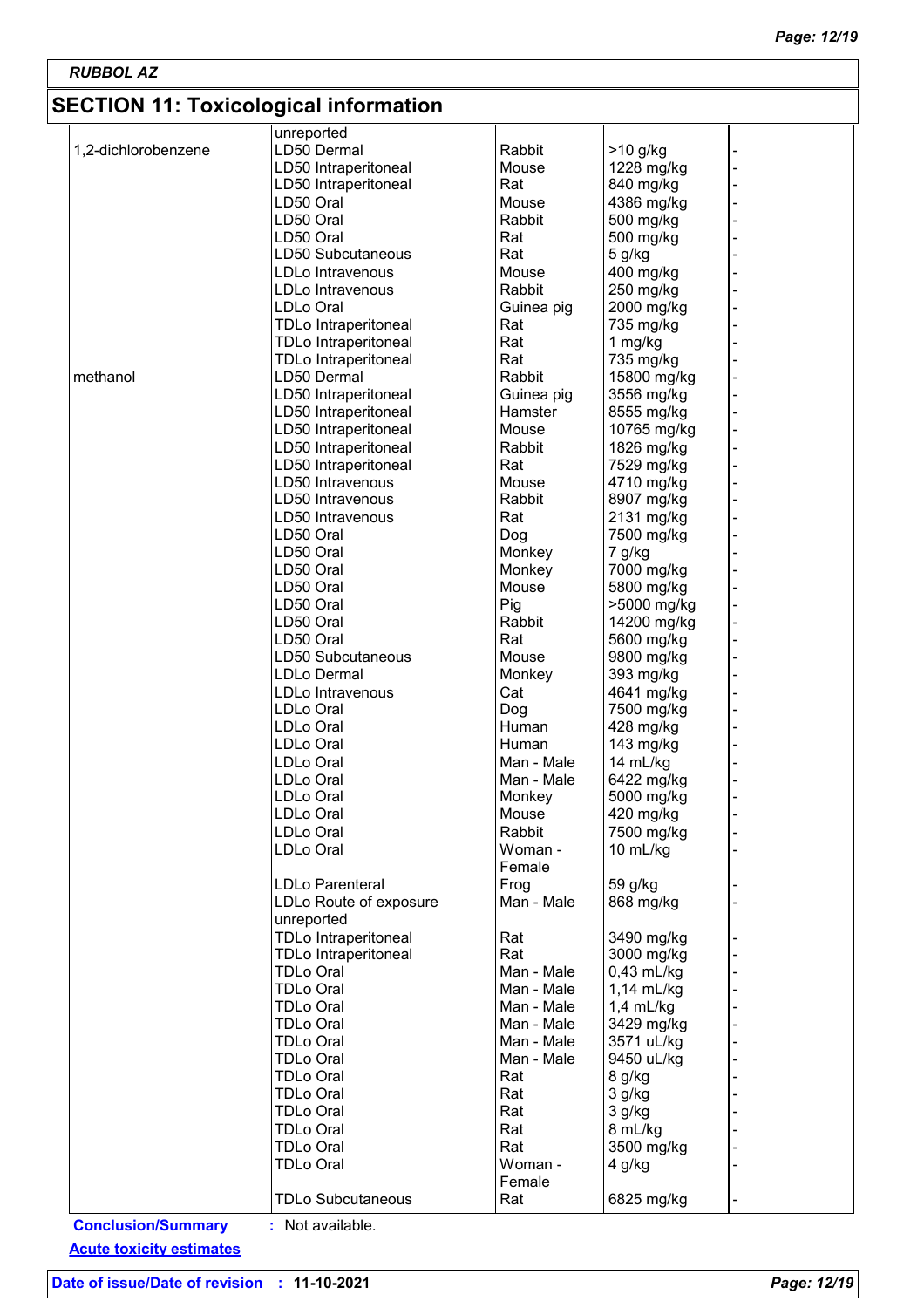*RUBBOL AZ*

## **SECTION 11: Toxicological information**

| <b>Product/ingredient name</b> | Oral (mg/<br>kg) | <b>Dermal</b><br>(mg/kg) | <b>Inhalation</b><br>(gases)<br>(ppm) | <b>Inhalation</b><br>(vapours)<br>(mg/l) | <b>Inhalation</b><br>(dusts<br>and mists)<br>(mg/l) |
|--------------------------------|------------------|--------------------------|---------------------------------------|------------------------------------------|-----------------------------------------------------|
| 96755                          | N/A              | N/A                      | 233934,4                              | 1002,6                                   | N/A                                                 |
| xylene                         | N/A              | 1100                     | N/A                                   | 11                                       | N/A                                                 |
| <b>IPBC</b>                    | 500              | N/A                      | 700                                   | 3                                        | N/A                                                 |
| 2-butoxyethanol                | 500              | N/A                      | N/A                                   | N/A                                      | 0,5                                                 |
| 1,2-dichlorobenzene            | 500              | N/A                      | N/A                                   | N/A                                      | N/A                                                 |
| methanol                       | 100              | 300                      | N/A                                   | 3                                        | N/A                                                 |

### **Irritation/Corrosion**

**Carcinogenicity**

**Reproductive toxicity**

**Teratogenicity**

| <b>Product/ingredient name</b>      | <b>Result</b>            | <b>Species</b> | <b>Score</b>   | <b>Exposure</b>    | <b>Observation</b> |
|-------------------------------------|--------------------------|----------------|----------------|--------------------|--------------------|
| 1-methoxy-2-propanol                | Eyes - Mild irritant     | Rabbit         |                | 24 hours 500       |                    |
|                                     |                          |                |                | milligrams         |                    |
|                                     | Skin - Mild irritant     | Rabbit         |                | 500                |                    |
|                                     |                          |                |                | milligrams         |                    |
| (2-methoxymethylethoxy)<br>propanol | Eyes - Mild irritant     | Human          | -              | 8 mg               |                    |
|                                     | Eyes - Mild irritant     | Rabbit         | ä,             | 24 hours 500<br>mg |                    |
|                                     | Skin - Mild irritant     | Rabbit         |                | 500 mg             |                    |
| xylene                              | Eyes - Mild irritant     | Rabbit         | -              | 87 milligrams      |                    |
|                                     | Eyes - Severe irritant   | Rabbit         | ä,             | 24 hours 5         |                    |
|                                     |                          |                |                | milligrams         |                    |
|                                     | Skin - Mild irritant     | Rat            | -              | 8 hours 60         |                    |
|                                     |                          |                |                | microliters        |                    |
|                                     | Skin - Moderate irritant | Rabbit         |                | 24 hours 500       |                    |
|                                     |                          |                |                | milligrams         |                    |
|                                     | Skin - Moderate irritant | Rabbit         |                | 100 Percent        |                    |
| 2-butoxyethanol                     | Eyes - Moderate irritant | Rabbit         | ä,             | 24 hours 100       |                    |
|                                     |                          |                |                | mg                 |                    |
|                                     | Eyes - Severe irritant   | Rabbit         |                | 100 mg             |                    |
|                                     | Skin - Mild irritant     | Rabbit         | ä,             | 500 mg             |                    |
| 1,2-dichlorobenzene                 | Eyes - Mild irritant     | Rabbit         | -              | 0,5 minutes        |                    |
|                                     |                          |                |                | 100                |                    |
|                                     |                          |                |                | milligrams         |                    |
| methanol                            | Eyes - Moderate irritant | Rabbit         | -              | 24 hours 100       |                    |
|                                     |                          |                |                | milligrams         |                    |
|                                     | Eyes - Moderate irritant | Rabbit         | ä,             | 40 milligrams      |                    |
|                                     | Skin - Moderate irritant | Rabbit         | $\blacksquare$ | 24 hours 20        |                    |
|                                     |                          |                |                | milligrams         |                    |
| <b>Conclusion/Summary</b>           | : Not available.         |                |                |                    |                    |
| <b>Sensitisation</b>                |                          |                |                |                    |                    |
| <b>Conclusion/Summary</b>           |                          |                |                |                    |                    |
|                                     | : Not available.         |                |                |                    |                    |

| <b>Conclusion/Summary</b><br>: Not available.                          |                 |                             |                      |
|------------------------------------------------------------------------|-----------------|-----------------------------|----------------------|
| <b>Specific target organ toxicity (single exposure)</b>                |                 |                             |                      |
| <b>Product/ingredient name</b>                                         | <b>Category</b> | <b>Route of</b><br>exposure | <b>Target organs</b> |
| Hydrocarbons, C9-C11, n-alkanes, isoalkanes, cyclics,<br><2% aromatics | Category 3      | -                           | Narcotic effects     |

**Conclusion/Summary :** Not available.

**Conclusion/Summary :** Not available.

**Conclusion/Summary :** Not available.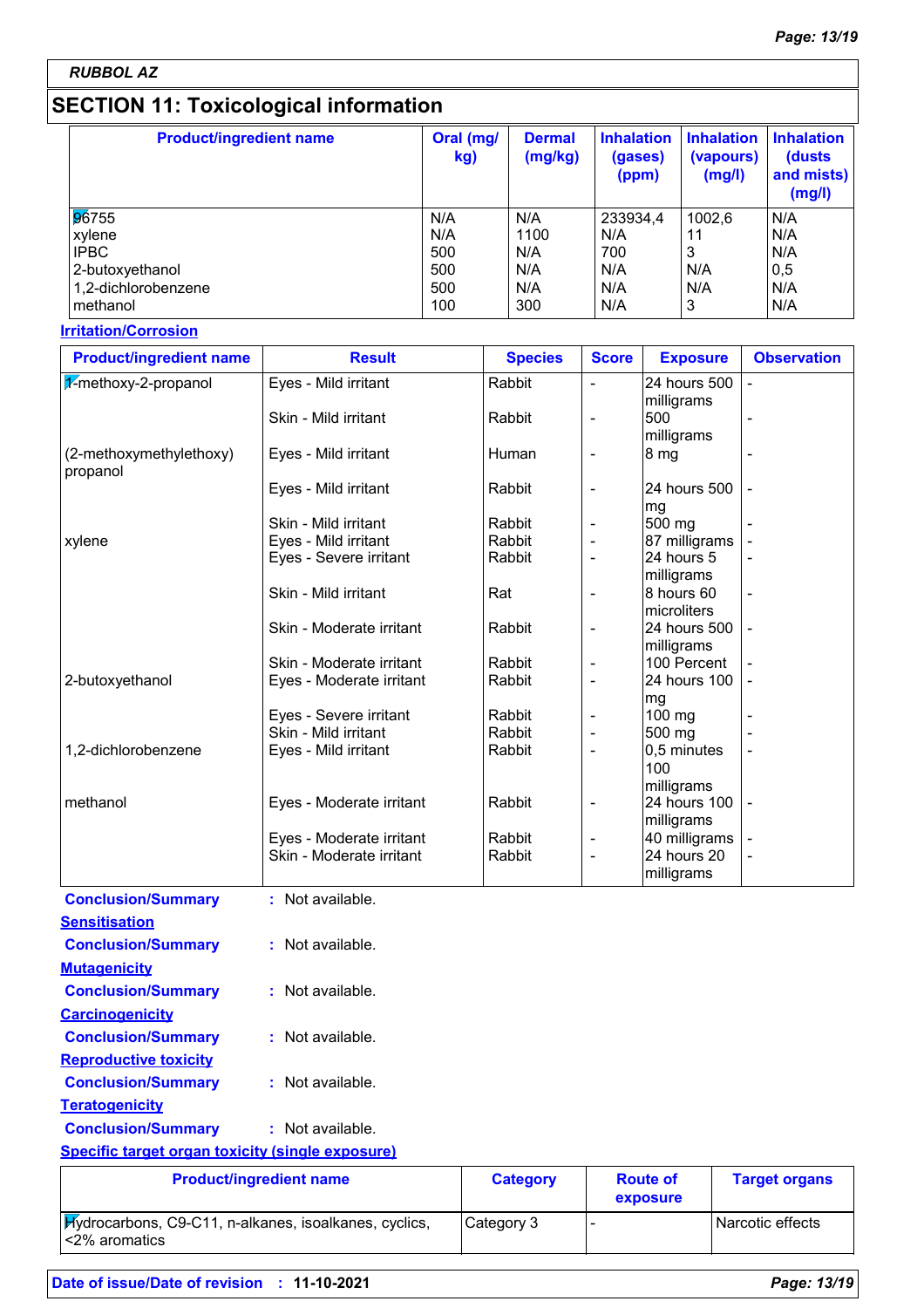## **SECTION 11: Toxicological information**

### **Specific target organ toxicity (repeated exposure)**

| <b>Product/ingredient name</b> | <b>Category</b> | <b>Route of</b><br>exposure | <b>Target organs</b> |
|--------------------------------|-----------------|-----------------------------|----------------------|
| <b>IPBC</b>                    | Category 1      |                             |                      |

### **Aspiration hazard**

| <b>Product/ingredient name</b>                                                   | <b>Result</b>                         |
|----------------------------------------------------------------------------------|---------------------------------------|
| <b>Hydrocarbons, C9-C11, n-alkanes, isoalkanes, cyclics, &lt;2%</b><br>aromatics | <b>ASPIRATION HAZARD - Category 1</b> |
| Hydrocarbons, C10-C13, n-alkanes, isoalkanes, cyclics,<br><2%aromatics           | <b>ASPIRATION HAZARD - Category 1</b> |
| Hydrocarbons, C11-C14, n-alkanes, isoalkanes, cyclics,<br><2%aromatics           | <b>ASPIRATION HAZARD - Category 1</b> |

### **Other information :**

: Not available.

## **SECTION 12: Ecological information**

### **12.1 Toxicity**

There are no data available on the mixture itself. Do not allow to enter drains or watercourses.

The mixture has been assessed following the summation method of the CLP Regulation (EC) No 1272/2008 and is not classified as hazardous to the environment, but contains substance(s) hazardous to the environment. See section 3 for details.

| <b>Product/ingredient name</b> | <b>Result</b>                        | <b>Species</b>                           | <b>Exposure</b> |
|--------------------------------|--------------------------------------|------------------------------------------|-----------------|
| <b>X</b> ylene                 | Acute EC50 90 mg/l Fresh water       | Crustaceans - Cypris                     | 48 hours        |
|                                |                                      | subglobosa                               |                 |
|                                | Acute LC50 8,5 ppm Marine water      | <b>Crustaceans - Palaemonetes</b>        | 48 hours        |
|                                |                                      | pugio - Adult                            |                 |
|                                | Acute LC50 15700 µg/l Fresh water    | Fish - Lepomis macrochirus -             | 96 hours        |
|                                |                                      | Juvenile (Fledgling, Hatchling,          |                 |
|                                |                                      | Weanling)                                |                 |
|                                | Acute LC50 20870 µg/l Fresh water    | Fish - Lepomis macrochirus               | 96 hours        |
|                                | Acute LC50 19000 µg/l Fresh water    | Fish - Lepomis macrochirus               | 96 hours        |
|                                | Acute LC50 13400 µg/l Fresh water    | Fish - Pimephales promelas               | 96 hours        |
|                                | Acute LC50 16940 µg/l Fresh water    | Fish - Carassius auratus                 | 96 hours        |
| 2-butoxyethanol                | Acute EC50 >1000 mg/l Fresh water    | Daphnia - Daphnia magna                  | 48 hours        |
|                                | Acute LC50 800000 µg/l Marine water  | Crustaceans - Crangon crangon            | 48 hours        |
|                                | Acute LC50 1490000 µg/l Fresh water  | Fish - Lepomis macrochirus               | 96 hours        |
|                                | Acute LC50 1250000 µg/l Marine water | Fish - Menidia beryllina                 | 96 hours        |
| 1,2-dichlorobenzene            | Acute EC50 16,2 mg/l Fresh water     | Algae - Chlorella marina                 | 72 hours        |
|                                | Acute EC50 12,8 mg/l Fresh water     | Algae - Phaeodactylum                    | 72 hours        |
|                                |                                      | tricornutum                              |                 |
|                                | Acute EC50 16,9 mg/l Fresh water     | Algae - Platymonas                       | 72 hours        |
|                                |                                      | subcordiformis                           |                 |
|                                | Acute EC50 2200 µg/l Fresh water     | Algae - Pseudokirchneriella              | 96 hours        |
|                                |                                      | subcapitata                              |                 |
|                                | Acute EC50 13,1 mg/l Fresh water     | Algae - Nannochloropsis oculata 72 hours |                 |
|                                | Acute EC50 740 µg/l Fresh water      | Daphnia - Daphnia magna                  | 48 hours        |
|                                | Acute EC50 1,55 mg/l Fresh water     | Fish - Oncorhynchus mykiss               | 96 hours        |
|                                | Acute LC50 10300 µg/l Marine water   | Crustaceans - Palaemonetes<br>pugio      | 48 hours        |
|                                | Acute LC50 4,52 ppm Marine water     | Crustaceans - Americamysis               | 48 hours        |
|                                |                                      | bahia                                    |                 |
|                                | Acute LC50 2400 µg/l Fresh water     | Daphnia - Daphnia magna                  | 48 hours        |
|                                | Acute LC50 2200 µg/l Fresh water     | Daphnia - Daphnia magna                  | 48 hours        |
|                                | Acute LC50 5,6 mg/l Fresh water      | Fish - Lepomis macrochirus -             | 96 hours        |
|                                |                                      | Young of the year                        |                 |
|                                | Acute LC50 1,4 mg/l Fresh water      | Fish - Gibelion catla                    | 96 hours        |
|                                | Acute LC50 1610 µg/l Fresh water     | Fish - Oncorhynchus mykiss               | 96 hours        |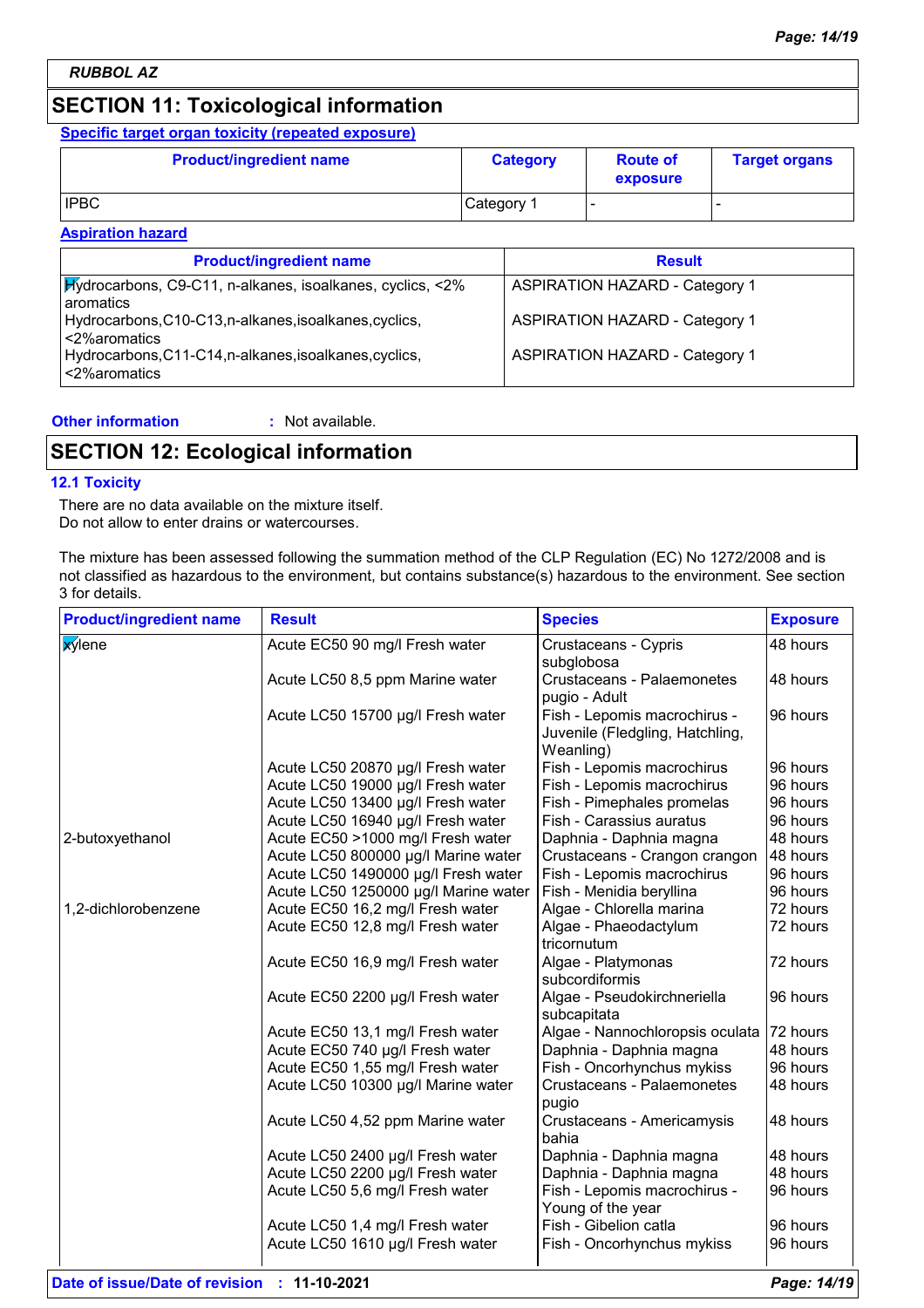## **SECTION 12: Ecological information**

|          | Acute LC50 4,5 mg/l Fresh water      | Fish - Danio rerio                                                           | 96 hours |
|----------|--------------------------------------|------------------------------------------------------------------------------|----------|
|          | Chronic NOEC 0,63 mg/l Fresh water   | Daphnia - Daphnia magna                                                      | 21 days  |
|          | Chronic NOEC 630 µg/l Fresh water    | Daphnia - Daphnia magna                                                      | 21 days  |
| methanol | Acute EC50 16,912 mg/l Marine water  | Algae - Ulva pertusa                                                         | 96 hours |
|          | Acute EC50 24500000 µg/l Fresh water | Daphnia - Daphnia magna -<br>Larvae                                          | 48 hours |
|          | Acute EC50 22200 mg/l Fresh water    | Daphnia - Daphnia obtusa -<br>Neonate                                        | 48 hours |
|          | Acute EC50 12835 mg/l Fresh water    | Fish - Lepomis macrochirus                                                   | 96 hours |
|          | Acute EC50 12700000 µg/l Fresh water | Fish - Lepomis macrochirus -<br>Juvenile (Fledgling, Hatchling,<br>Weanling) | 96 hours |
|          | Acute EC50 13000000 µg/l Fresh water | Fish - Oncorhynchus mykiss -<br>Juvenile (Fledgling, Hatchling,<br>Weanling) | 96 hours |
|          | Acute LC50 2500000 µg/l Marine water | Crustaceans - Crangon<br>crangon - Adult                                     | 48 hours |
|          | Acute LC50 3289 mg/l Fresh water     | Daphnia - Daphnia magna -<br>Neonate                                         | 48 hours |
|          | Acute LC50 15,32 g/L Fresh water     | Fish - Oreochromis<br>mossambicus - Adult                                    | 96 hours |
|          | Acute LC50 290 mg/l Fresh water      | Fish - Danio rerio - Egg                                                     | 96 hours |
|          | Chronic NOEC 71 ppm Fresh water      | Algae - Heterosigma akashiwo                                                 | 96 hours |
|          | Chronic NOEC 1400 ppm Fresh water    | Algae - Skeletonema costatum                                                 | 96 hours |
|          | Chronic NOEC 410 ppm Fresh water     | Algae - Prorocentrum minimum                                                 | 96 hours |
|          | Chronic NOEC 24 ppm Fresh water      | Algae - Eutreptiella sp.                                                     | 96 hours |
|          | Chronic NOEC 9,96 mg/l Marine water  | Algae - Ulva pertusa                                                         | 96 hours |

**Conclusion/Summary :** Not available.

### **12.2 Persistence and degradability**

| <b>Conclusion/Summary</b>      | Not available.           |                   |                  |
|--------------------------------|--------------------------|-------------------|------------------|
| <b>Product/ingredient name</b> | <b>Aquatic half-life</b> | <b>Photolysis</b> | Biodegradability |
| <b>FBC</b>                     |                          |                   | Readily          |

### **12.3 Bioaccumulative potential**

| <b>Product/ingredient name</b>                                             | LogP <sub>ow</sub> | <b>BCF</b>  | <b>Potential</b> |
|----------------------------------------------------------------------------|--------------------|-------------|------------------|
| Hydrocarbons, C10-C13, n-<br>alkanes, isoalkanes, cyclics,<br><2%aromatics | $\blacksquare$     | 10 to 2500  | high             |
| 2-ethylhexanoic acid,<br>zirconium salt                                    |                    | 2,96        | low              |
| 1-methoxy-2-propanol                                                       | <1                 |             | low              |
| <b>IPBC</b>                                                                | 2,81               |             | low              |
| (2-methoxymethylethoxy)<br>propanol                                        | 0.004              |             | low              |
| xylene                                                                     | 3,12               | 8.1 to 25.9 | low              |
| 2-ethylhexanoic acid,<br>manganese salt                                    |                    | 2,96        | low              |
| 2-butoxyethanol                                                            | 0,81               |             | low              |
| 1,2-dichlorobenzene                                                        | 3,38               | 150 to 230  | low              |
| methanol                                                                   | $-0,77$            | ~10         | low              |

| 12.4 Mobility in soil |
|-----------------------|
|-----------------------|

| <b>Soil/water partition</b>           | : Not available. |
|---------------------------------------|------------------|
| <b>coefficient</b> (K <sub>oc</sub> ) |                  |
| <b>Mobility</b>                       | : Not available. |

### **12.5 Results of PBT and vPvB assessment**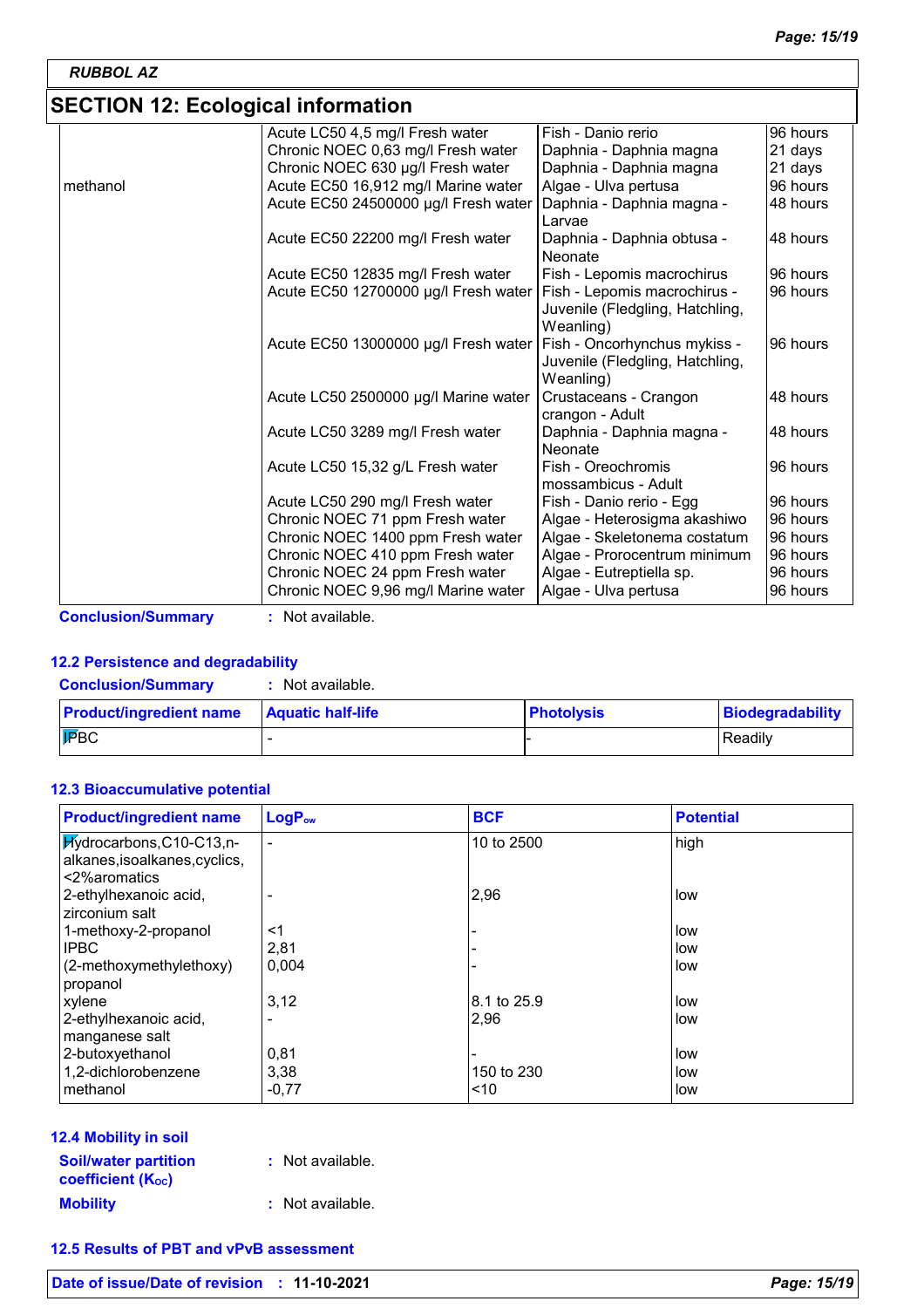## **SECTION 12: Ecological information**

This mixture does not contain any substances that are assessed to be a PBT or a vPvB.

#### **12.6 Other adverse effects :** No known significant effects or critical hazards.

### **SECTION 13: Disposal considerations**

The information in this section contains generic advice and guidance. The list of Identified Uses in Section 1 should be consulted for any available use-specific information provided in the Exposure Scenario(s).

#### **Hazardous waste :** The classification of the product may meet the criteria for a hazardous waste. **Methods of disposal : 13.1 Waste treatment methods Product Packaging Methods of disposal : Special precautions :** The generation of waste should be avoided or minimised wherever possible. Waste packaging should be recycled. Incineration or landfill should only be considered when recycling is not feasible. This material and its container must be disposed of in a safe way. Care should be taken when handling emptied containers that have not been cleaned or rinsed out. Empty containers or liners may retain some product residues. Vapour from product residues may create a highly flammable or explosive atmosphere inside the container. Do not cut, weld or grind used containers unless they have been cleaned thoroughly internally. Avoid dispersal of spilt material and runoff and contact with soil, waterways, drains and sewers. The generation of waste should be avoided or minimised wherever possible. Disposal of this product, solutions and any by-products should at all times comply with the requirements of environmental protection and waste disposal legislation and any regional local authority requirements. Dispose of surplus and nonrecyclable products via a licensed waste disposal contractor. Waste should not be disposed of untreated to the sewer unless fully compliant with the requirements of all authorities with jurisdiction. Do not allow to enter drains or watercourses. Dispose of according to all federal, state and local applicable regulations. If this product is mixed with other wastes, the original waste product code may no longer apply and the appropriate code should be assigned. For further information, contact your local waste authority. CEPE Paint Guidelines  $\begin{bmatrix} 15 & 0 & 10^* \\ 16 & 0 & 10 \end{bmatrix}$  packaging containing residues of or contaminated by hazardous substances **Type of packaging European waste catalogue (EWC) Disposal considerations : Disposal considerations :** Using information provided in this safety data sheet, advice should be obtained from the relevant waste authority on the classification of empty containers. Empty containers must be scrapped or reconditioned. Dispose of containers contaminated by the product in accordance with local or national legal provisions.

## **SECTION 14: Transport information**

**Information pertaining to IATA and ADN is considered not relevant since the material is not packaged in the correct approved packaging required of these methods of transport.**

|                                             | <b>ADR</b>   | <b>IMDG</b>   |
|---------------------------------------------|--------------|---------------|
| 14.1 UN number                              | UN1263       | <b>UN1263</b> |
| 14.2 UN proper<br>shipping name             | <b>PAINT</b> | <b>PAINT</b>  |
| <b>14.3 Transport</b><br>hazard class(es)   |              |               |
| Date of issue/Date of revision : 11-10-2021 |              | Page: 16/19   |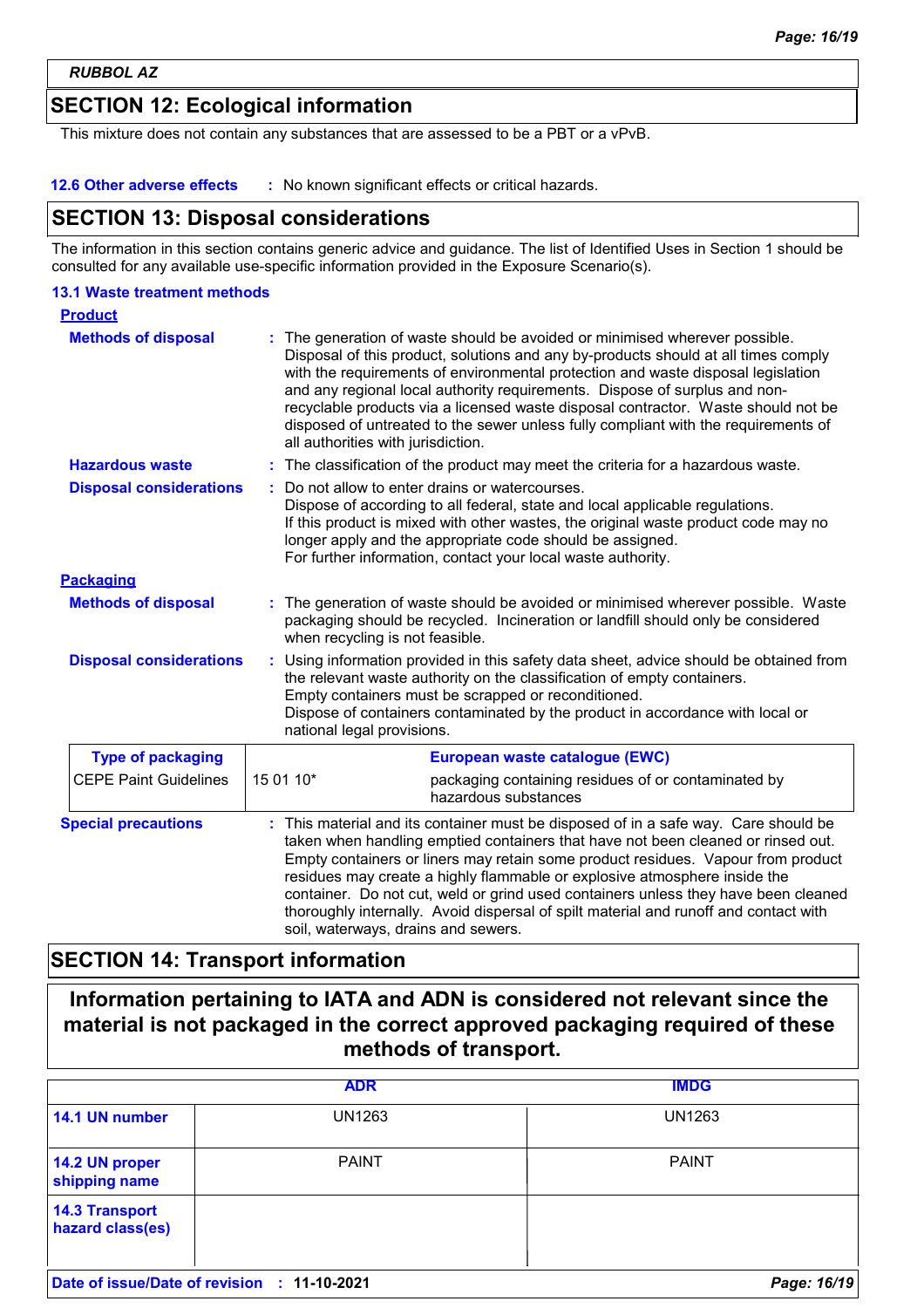| <b>RUBBOL AZ</b>                                                                                                                                                                     |                                                                                                                                                                                                                        |                                                                                                                                            |
|--------------------------------------------------------------------------------------------------------------------------------------------------------------------------------------|------------------------------------------------------------------------------------------------------------------------------------------------------------------------------------------------------------------------|--------------------------------------------------------------------------------------------------------------------------------------------|
| Information pertaining to IATA and ADN is considered not relevant since the<br>material is not packaged in the correct approved packaging required of these<br>methods of transport. |                                                                                                                                                                                                                        |                                                                                                                                            |
| <b>Class</b>                                                                                                                                                                         | 3                                                                                                                                                                                                                      | 3                                                                                                                                          |
| <b>Subsidiary class</b>                                                                                                                                                              |                                                                                                                                                                                                                        |                                                                                                                                            |
| <b>14.4 Packing group</b>                                                                                                                                                            | Ш                                                                                                                                                                                                                      | Ш                                                                                                                                          |
| 14.5<br><b>Environmental</b><br>hazards<br><b>Marine pollutant</b>                                                                                                                   | No.                                                                                                                                                                                                                    | No.                                                                                                                                        |
|                                                                                                                                                                                      |                                                                                                                                                                                                                        |                                                                                                                                            |
| <b>Marine pollutant</b><br><b>substances</b>                                                                                                                                         |                                                                                                                                                                                                                        | Not available.                                                                                                                             |
| <b>14.6 Special</b><br>precautions for<br>user                                                                                                                                       | Transport within user's premises: always<br>transport in closed containers that are upright<br>and secure. Ensure that persons transporting<br>the product know what to do in the event of an<br>accident or spillage. |                                                                                                                                            |
| <b>HI/Kemler number</b>                                                                                                                                                              | 30                                                                                                                                                                                                                     |                                                                                                                                            |
| <b>Emergency</b><br>schedules (EmS)                                                                                                                                                  |                                                                                                                                                                                                                        | $F-E$ , S-E                                                                                                                                |
| <b>14.7 Transport in bulk</b><br>according to IMO<br><b>instruments</b>                                                                                                              | : Not applicable.                                                                                                                                                                                                      |                                                                                                                                            |
| <b>Additional</b><br>information                                                                                                                                                     | Viscous liquid exception This class 3 viscous<br>liquid is not subject to regulation in packagings<br>up to 450 L according to 2.2.3.1.5.1.<br>Tunnel code (D/E)                                                       | Viscous liquid exception This class 3 viscous<br>liquid is not subject to regulation in packagings<br>up to 450 L according to $2.3.2.5$ . |
|                                                                                                                                                                                      | <b>SECTION 15: Regulatory information</b>                                                                                                                                                                              |                                                                                                                                            |
|                                                                                                                                                                                      | 15.1 Safety, health and environmental regulations/legislation specific for the substance or mixture<br>EU Regulation (EC) No. 1907/2006 (REACH)                                                                        |                                                                                                                                            |
|                                                                                                                                                                                      | <b>Annex XIV - List of substances subject to authorisation</b>                                                                                                                                                         |                                                                                                                                            |
| <b>Annex XIV</b>                                                                                                                                                                     |                                                                                                                                                                                                                        |                                                                                                                                            |
|                                                                                                                                                                                      | None of the components are listed, or the component present is below its threshold.                                                                                                                                    |                                                                                                                                            |
|                                                                                                                                                                                      | <b>Substances of very high concern</b>                                                                                                                                                                                 |                                                                                                                                            |
| <b>Annex XVII - Restrictions</b>                                                                                                                                                     | None of the components are listed, or the component present is below its threshold.<br>: Not applicable.                                                                                                               |                                                                                                                                            |
| on the manufacture,                                                                                                                                                                  |                                                                                                                                                                                                                        |                                                                                                                                            |
|                                                                                                                                                                                      |                                                                                                                                                                                                                        |                                                                                                                                            |

**placing on the market and use of certain** 

**dangerous substances, mixtures and articles**

**Other EU regulations**

**VOC for Ready-for-Use Mixture :** Not applicable. **Ozone depleting substances (1005/2009/EU)**

Not listed.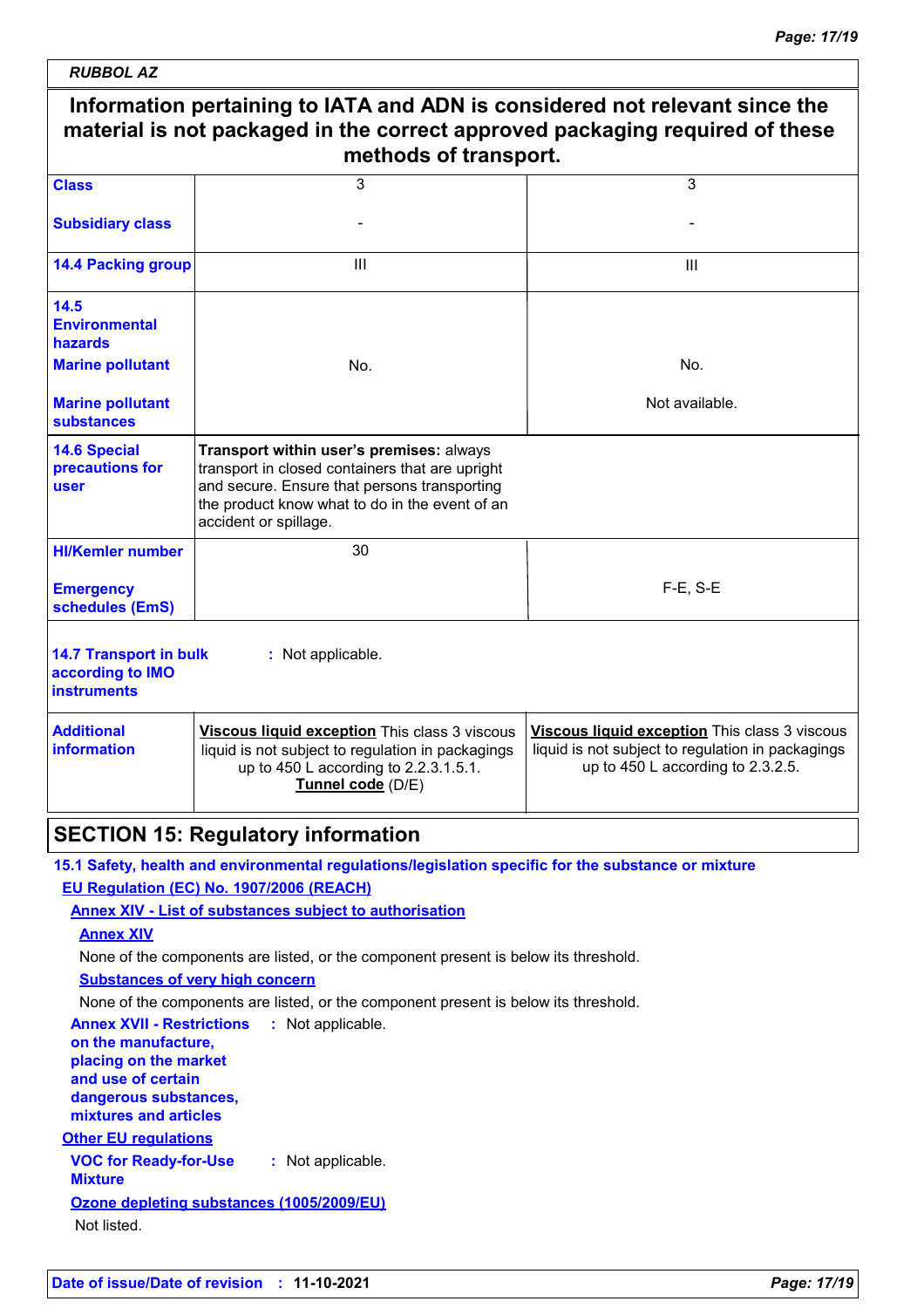## **SECTION 15: Regulatory information**

| <b>Prior Informed Consent (PIC) (649/2012/EU)</b> |  |  |
|---------------------------------------------------|--|--|
|                                                   |  |  |

Not listed.

### **Seveso Directive**

This product may add to the calculation for determining whether a site is within the scope of the Seveso Directive on major accident hazards.

### **International regulations**

**Chemical Weapon Convention List Schedules I, II & III Chemicals**

Not listed.

### **Montreal Protocol**

Not listed.

### **Stockholm Convention on Persistent Organic Pollutants**

Not listed.

**Rotterdam Convention on Prior Informed Consent (PIC)**

Not listed.

### **UNECE Aarhus Protocol on POPs and Heavy Metals**

Not listed.

**15.2 Chemical safety** 

**:** No Chemical Safety Assessment has been carried out.

#### **assessment**

### **SECTION 16: Other information**

### **CEPE code :** 1

 $\nabla$  Indicates information that has changed from previously issued version.

| <b>Abbreviations and acronyms : ATE = Acute Toxicity Estimate</b>             |  |
|-------------------------------------------------------------------------------|--|
| CLP = Classification, Labelling and Packaging Regulation [Regulation (EC) No. |  |
| 1272/2008]                                                                    |  |
| DMEL = Derived Minimal Effect Level                                           |  |
| DNEL = Derived No Effect Level                                                |  |
| EUH statement = CLP-specific Hazard statement                                 |  |
| $N/A = Not available$                                                         |  |
| PBT = Persistent, Bioaccumulative and Toxic                                   |  |
| PNEC = Predicted No Effect Concentration                                      |  |
| <b>RRN = REACH Registration Number</b>                                        |  |
| SGG = Segregation Group                                                       |  |
| vPvB = Very Persistent and Very Bioaccumulative                               |  |

### **Procedure used to derive the classification according to Regulation (EC) No. 1272/2008 [CLP/GHS]**

| <b>Classification</b>          | <b>Justification</b>  |
|--------------------------------|-----------------------|
| $\mathcal{F}$ am. Liq. 3, H226 | On basis of test data |

**Full text of abbreviated H statements**

| $\overline{H}225$<br>H226<br>H301<br>H302<br>H304 | Highly flammable liquid and vapour.<br>Flammable liquid and vapour.<br>Toxic if swallowed.<br>Harmful if swallowed.                      |
|---------------------------------------------------|------------------------------------------------------------------------------------------------------------------------------------------|
| H311<br>I H312<br>I H315                          | May be fatal if swallowed and enters airways.<br>Toxic in contact with skin.<br>Harmful in contact with skin.<br>Causes skin irritation. |
| I H317                                            | May cause an allergic skin reaction.                                                                                                     |
| H318                                              | Causes serious eye damage.                                                                                                               |
| H319                                              | Causes serious eye irritation.                                                                                                           |
| H331                                              | Toxic if inhaled.                                                                                                                        |
| H332                                              | Harmful if inhaled.                                                                                                                      |
| H335                                              | May cause respiratory irritation.                                                                                                        |